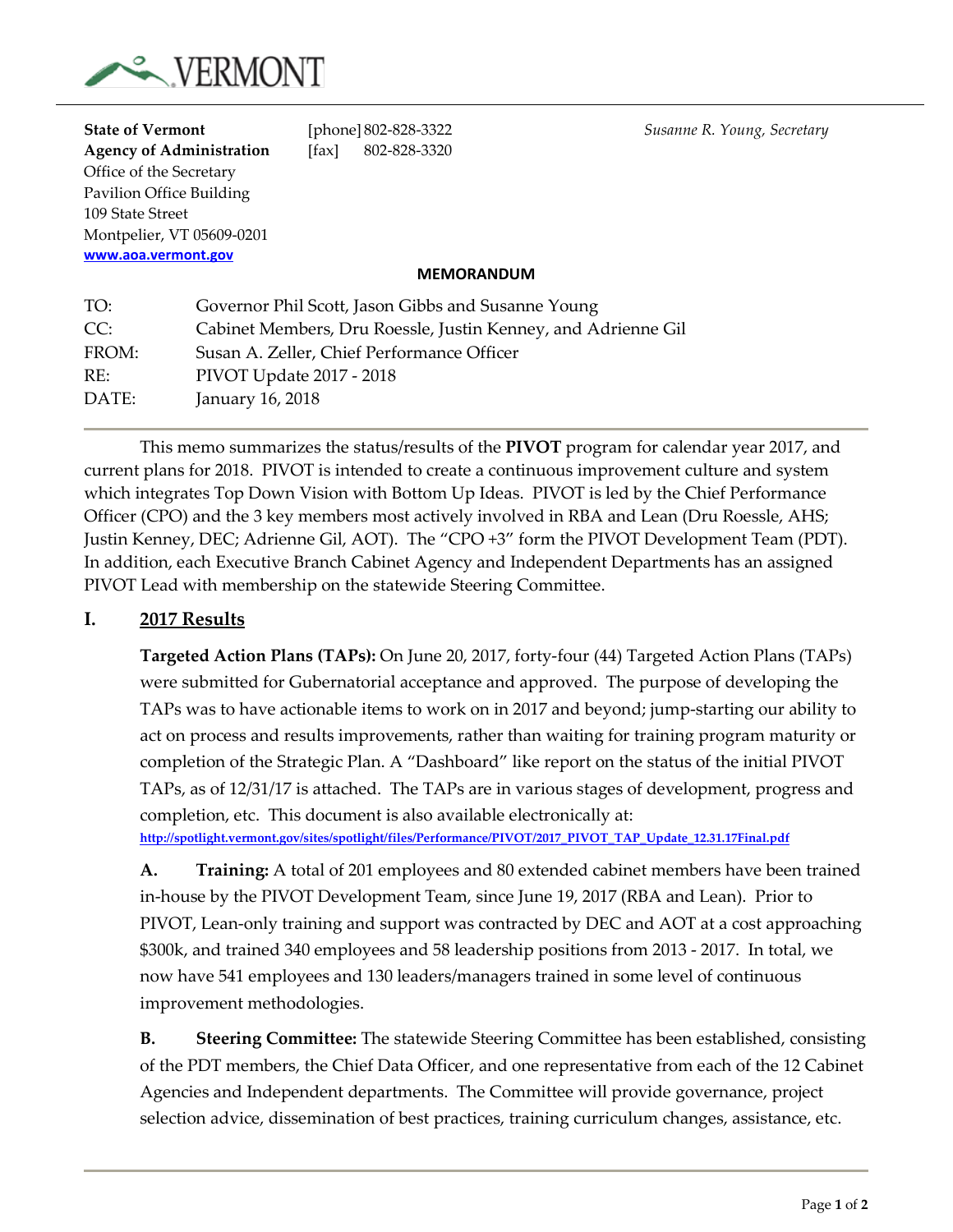**C. A Green Belt (GB) Practice Network** has been established. The network meetings are an opportunity for GBs to support and learn from each other. By sharing experiences, practicing skills, learning new tools, and staying connected, GBs will develop and sustain an infrastructure for continuous improvement to rely on for effective and consistent facilitation.

**D. SharePoint Sites:** A system of SharePoint sites has been established for collaborative work, documents, resources and communication, including separate sites for the PDT, PIVOT Team members, Green Belt Network, and Project Team sites as necessary.

#### **II. 2018 Plans**

- **1.** Continue work on 2017 TAPs to completion;
- **2.** Establish periodic meetings schedule with Cabinet and PIVOT Leads to review TAP progress;
- **3.** Transfer White Belt training to Center for Achievement in Public Service (CAPS) workforce development staff;
- **4.** Develop plan to ramp-up training capacity to meet strategic goals;
- **5.** Continue working on the Service Domain, Program and Activities inventory (SPA Matrix):
	- S = Service Domains (broad services categories provided);
	- $P = Programs$  (deliver services through Programs);
	- $\bullet$  A = Activities (common processes and activities used to manage Programs).
- **6.** Form a chartered Project Team for the new Outcomes-Based Programmatic Budget construct (key goal in AOA-Strategic Plan). The final SPA Matrix will be the basis for the new budget construct, eventually allowing for budgeting by organization (as we currently do), by individual Programs, and by Service Domains across Agencies - such as "All Housing Service."
- **7.** Finalize the state Strategic Plan and planning process, with annual updates and to transcend administrations;
- **8.** Future TAPs will be developed from the Strategic Plan and/or the continuous improvement process being built within each agency and departments;
- **9.** Form a chartered Project Team for a Dashboard template and Open Data portal expansion, including Dashboards for the Strategic Plan, PIVOT and 2014 Act 186 Outcomes;
- **10.** Assist Cabinet units in developing TAPs from the Strategic Plan and/or continuous improvement efforts;
- **11.** Continue the institutionalization of a Continuous Improvement Culture, including process improvement methodology training (RBA and Lean), driving improvement work strategically, and pairing top down vision with bottom up ideas.

We believe we have made great progress in 2017, PIVOT's formative year. Our progress to date leave us well positions to increase trained employees and engage in projects which will improve results, make processes more efficient, eliminate waste, improve customer service and build programmatic capacity. Please feel free to contact me with questions at: [susan.zeller@vermont.gov.](mailto:susan.zeller@vermont.gov)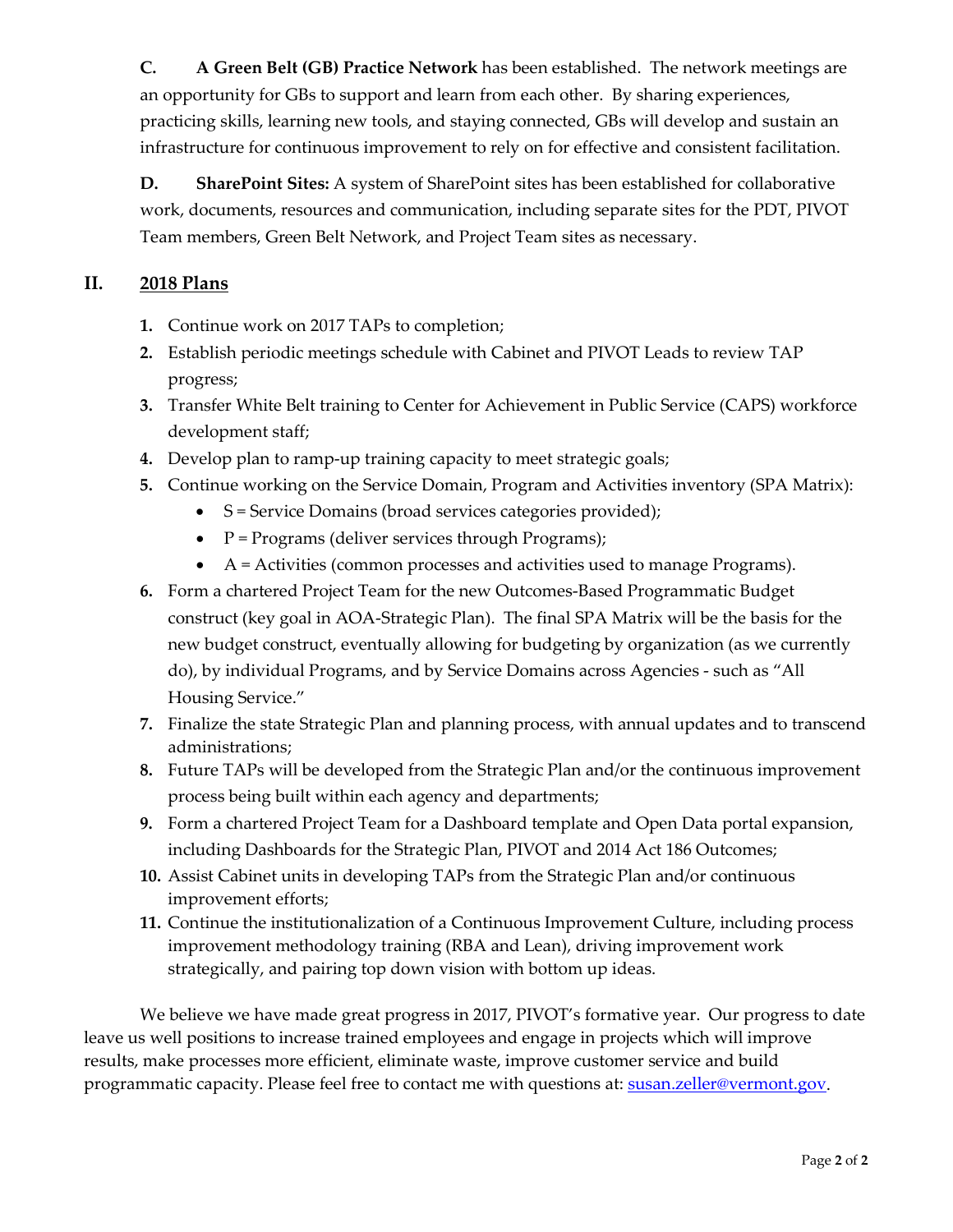**4/14/2017 on-going 15 As part of a targeted action planning exercise, the Agencies of Commerce and Community Development (ACCD), Transportation (AOT), Agriculture (AAFM), and Natural**  rvice (PSD), and the Natural Resources Board (NRB) submitted independent process **improproposet implementation.** 

**Eight individuals individuals individuals individuals individuals and improving collaboration. This image 1**: Pu

**Combig and including Department of Health) categorized primarily in three areas: Construction (47); \,** 

and other ad hoc means to better understand customer expectations and to determine where

**ng and customer interaction.** 

the Open Data Portal. Current provider will be very expensive to add functionality we desire. can be developed in-house, using PowerBI and Tachometer (we have both). Initial preview was beta site. The goal is to have a dashboard "template" usable by all agencies - standard format, Teams for Open Data and Dashboard Template and begin determining project(s) scope,

**Proposed & Management, Cabinet Level CFO's, Joint Fiscal Staff and House Appropriations** related transition project has been included in AOA Strategic Plan Goals. Current VISION and esign will be necessary. Upgrade of VISION is currently under development, new budget model f the VISION upgrade. Vantage will change after VISION is revised. CPO and CDO will lead

Helper (JHH) moved on, CCV is in the process of establishing a new JHH in that location. 2 ence interview tips, resources, etc. Marketing of the program is being done by CCV, buying one to notify more people of the program. JHH's have started connecting with VDOL offices in are being made in both directions (by JHH's and VDOL). LIB had iniital meeting with VDOL to

**e** vendor sooner.

**ns & waivers. • Checks and balances occur. utilize the simplified bid process.** 

**- Through new access and education in existing State technology, we are also moving from mailing to emailing bills to customers for Print, Postal, and Property**  ostage on an average of 40,000 invoices per year.

**Acabe is an** Indentify users of web/audio conferencing. Training materials provided -- combo **belahe ident oper 13 and 53 and 33 and 13 across the state. 22 closed out. Many more testing and training at this time. identified and more accounts closed as timing/training permits.** 

|                           |                                            |                                                                 |                                                                                                        | <b>PIVOT TARGETED ACTION PLAN STATUS REPORT</b>                                                                                                                                                         |                    |                        |                                         |                                                                                                                                                                              |           |                                                                              |                                  |          | As of: 12/31/2017                                                                                                                                                                                                                                                                                                                                                                                                                                                                                                                                                                                                                                                                                                                                                           |
|---------------------------|--------------------------------------------|-----------------------------------------------------------------|--------------------------------------------------------------------------------------------------------|---------------------------------------------------------------------------------------------------------------------------------------------------------------------------------------------------------|--------------------|------------------------|-----------------------------------------|------------------------------------------------------------------------------------------------------------------------------------------------------------------------------|-----------|------------------------------------------------------------------------------|----------------------------------|----------|-----------------------------------------------------------------------------------------------------------------------------------------------------------------------------------------------------------------------------------------------------------------------------------------------------------------------------------------------------------------------------------------------------------------------------------------------------------------------------------------------------------------------------------------------------------------------------------------------------------------------------------------------------------------------------------------------------------------------------------------------------------------------------|
| $\#$<br>oject<br>$\Omega$ | <b>Sponsor</b><br><b>Agency/</b><br> Dept. | <b>Cross-</b><br><b>Agency</b><br><b>Members</b>                | <b>Project Name</b>                                                                                    | <b>Project Goals</b>                                                                                                                                                                                    | Economic<br>Growth |                        | <sup>Pr</sup> otecting th<br>Vulnerable | Project Type/ Steps   Start Date   End Date                                                                                                                                  |           |                                                                              | Est.<br>Project<br><b>Months</b> | ്ക്<br>ശ | (a) Project Status Legend:<br><b>Green - On Schedule</b><br><b>Yellow - Delayed</b><br><b>Red - Behind</b><br><b>Gray - Not Started</b>                                                                                                                                                                                                                                                                                                                                                                                                                                                                                                                                                                                                                                     |
|                           | <b>STATEWIDE PROJECTS</b>                  |                                                                 |                                                                                                        |                                                                                                                                                                                                         |                    |                        |                                         |                                                                                                                                                                              |           |                                                                              |                                  |          |                                                                                                                                                                                                                                                                                                                                                                                                                                                                                                                                                                                                                                                                                                                                                                             |
| <b>ANR</b><br>S.1         |                                            | <b>ANR, ACCD,</b><br>AAFM, AOT,<br>NRB, DPS-FS,<br>PSD, AOA-CPO | Statewide Permit Improvement: Phase 1                                                                  | Turn the focus of process to align<br>with the customer's focus;<br>Develop improved business<br>processes across all permits and<br>across agencies.                                                   | X                  |                        |                                         | Statewide project;<br><b>Chartered Lean event(s)</b>                                                                                                                         | 4/14/2017 | on-going                                                                     | 15                               |          | As part of a targeted action planning exercise, the Agencies of Commerce<br>Resources (ANR), the Departments of Public Safety (DPS) and Public Serv<br>improvement project proposals to the Governor. These projects are in val<br>Eight individuals from the aforementioned Agencies and Departments are<br>group has also been tackling some discrete tasks including:<br>Creating an inventory of permits which identified a total of 209 permits (no<br>Operations - Entity (93); and Operations - Site (58).<br>Discussing jurisdictional overlap by sector and project type.<br>Reviewing customer comments received during the ANR Listening Tour a<br>additional data may be needed.<br>Identifying the various technological systems in place for online permittin |
|                           |                                            |                                                                 | <b>Future: Statewide Permit Improvement: Phase 2</b>                                                   |                                                                                                                                                                                                         |                    |                        |                                         |                                                                                                                                                                              |           |                                                                              |                                  |          |                                                                                                                                                                                                                                                                                                                                                                                                                                                                                                                                                                                                                                                                                                                                                                             |
|                           |                                            |                                                                 | Future: Statewide Permit Improvement: Phase 3                                                          |                                                                                                                                                                                                         |                    |                        |                                         |                                                                                                                                                                              |           |                                                                              |                                  |          |                                                                                                                                                                                                                                                                                                                                                                                                                                                                                                                                                                                                                                                                                                                                                                             |
| S.2                       | <b>ADS-AOA</b>                             | CMO, AHS, AOA-<br><b>CPO</b>                                    | ADS, AOT, AOE, Open Data Portal and Outcomes Dashboard                                                 | > Redesign Open Data Portal;<br><b>Develop Outcomes Dashboard</b><br>template for use by all agencies<br>> Expand datasets<br>> Develop data governance policies<br>and procedures                      |                    | $\boldsymbol{X}$       | $\Lambda$                               | <b>Project Plan; Needs</b><br><b>Assessment; RFP;</b><br>Implementation                                                                                                      | 7/19/2017 | on-going<br>1/4/18<br>(StrPlan)<br>4/30/18 Act<br>186<br>6/30/18<br>(Budget) |                                  |          | Chief Performance Officer and Chief Data Officer working on addressing t<br>AOT assigned ADS developer has previewed a reasonable option which ca<br>more than promising. Decision to use Strategic Plan Dashboard as the be<br>but user-defined content. CPO & CDO will assemble one or two Project T<br>timeline, etc.                                                                                                                                                                                                                                                                                                                                                                                                                                                    |
| $S.3$ $ AOA$              |                                            | <b>GMET</b>                                                     | AOA, ADS, AHS, New Budget Construct                                                                    | > Develop Outcomes-based budget<br>construct:<br>> Provide improved budget<br>transparency & accountability<br>Track spending and performance<br>measure for Programs<br>> Breakdown siloed budgeting   |                    | $\boldsymbol{\Lambda}$ |                                         | <b>Education in-house and</b><br>JFO/Legislature; Needs<br><b>Assessment &amp; final</b><br>design; interim work<br>around; Implementation                                   | 10/4/2017 | on-going<br>9/30/2019                                                        | 24                               |          | Proposed high-level construct designed in draft; Meetings held with Budg<br>Committee (12/19/17). ADS' new IT expenditure tracking model aligns. A<br>Vantage Systems can be modified to accommodate. Eventually - GL redes<br>will be incorporated. New GL chart of accounts and roll-up will be part of<br>Project Team being chartered (A3) now.                                                                                                                                                                                                                                                                                                                                                                                                                         |
|                           | <b>AGENCY PROJECTS</b>                     |                                                                 |                                                                                                        |                                                                                                                                                                                                         |                    |                        |                                         |                                                                                                                                                                              |           |                                                                              |                                  |          |                                                                                                                                                                                                                                                                                                                                                                                                                                                                                                                                                                                                                                                                                                                                                                             |
| 1.1                       | <b>AOA-LIB</b>                             | AOA-LIB &<br><b>VDOL</b>                                        | Job Helpers                                                                                            | > Expand help to citizens for resumes<br>and job application on-line at local<br>libraries:<br>> Coordinate efforts with VDOL for<br>maximizing regional coverage.                                      | X                  |                        |                                         | <b>Partnership with CCV,</b><br><b>Build community use</b><br>base for program                                                                                               | 8/1/2016  | On-going                                                                     | 12                               |          | The program is active in 11 of the 12 libraries The Brattleboro Job Hunt F<br>trainings have been completed to the JHH students on VT libraries, refere<br>display ads in local papers, media alerts, and press releases are being dor<br>the town where they are working to make sure that appropriate referrals a<br>discuss future partnerships.                                                                                                                                                                                                                                                                                                                                                                                                                         |
| 1.2                       | AOA-BGS                                    | AOA-BGS, FIN,<br><b>AGO</b>                                     | Streamline Contract process within AOA (BGS, FIN) > Correct usage and understanding of<br>and with AGO | procurement tool;<br>Streamline communication (internal<br>and external);<br>> Create realistic expectation;<br>- Identify workflow for emergencies;<br>> Faster turnaround with AGO and<br><b>AOA.</b> |                    |                        |                                         | See notes section.                                                                                                                                                           | 9/25/2017 | 9/28/2017                                                                    |                                  |          | The following opportunism for improvement were identified:<br>• Extend E-sign process.<br>• Create parallel e-sign contract approval process to get the contract to the<br><b>• Streamline distribution process.</b><br>• Increase approval thresholds for SoA.<br>. Make recommendations for budget analysists to approve only exception<br>. Update internal office processes to include3 checklists to ensure quality<br>• Review the use of standard bid process to determine if there are ways to<br>As a result of the event, average contract approval time has seen decrease                                                                                                                                                                                        |
| 1.3                       | AOA-CO                                     |                                                                 | <b>Billing Process Improvement</b>                                                                     | > Standardize process across<br>customer base<br>Improve efficiency and reduce staff                                                                                                                    |                    | $\boldsymbol{\Lambda}$ |                                         | <b>Identify highest volume</b><br>users/Outline Current<br><b>Processes/Establish</b><br><b>Ideal Process/Improve</b><br>each billing type to<br><b>match Ideal Process</b>  | 10/1/2017 | 10/1/2018                                                                    | 12                               |          | We identified four customers - ADS Telecom, BGS Postal, BGS Print, and<br>bills in FY17). ADS Telecom, BGS Postal, and BGS Print send interface file<br>customers. This process takes 4-8 hours to complete each month for our<br>month. The accountant manually enters each item into VISION and mails t<br>accountants.<br>- We are going to use ADS Telecom, BGS Print, and BGS Postal as a mode<br>at ADS who designed the interface files for Print and Postal to create a bill<br>80 hours per month to 4-8 hours per month (800%), in addition to having a<br>- Through new access and education in existing State technology, we are<br>Management. This will save time for our accountants as well as cost of po                                                   |
|                           |                                            |                                                                 |                                                                                                        |                                                                                                                                                                                                         |                    |                        |                                         |                                                                                                                                                                              |           |                                                                              |                                  |          |                                                                                                                                                                                                                                                                                                                                                                                                                                                                                                                                                                                                                                                                                                                                                                             |
| 2.1 $\overline{ADS}$      |                                            |                                                                 | <b>Skype for Business - Web/Audio Conferencing</b>                                                     | > Standardized system;<br>> Flat fee vs. usage charges<br>> Elimination of travel time and<br>mileage reimbursement                                                                                     |                    |                        |                                         | <b>Identify Citrix/WebEx users</b><br>- Pilot Users<br><b>Provide Training</b><br><b>Resources to new users</b><br>Get sign off - close out<br><b>Citrix/WebEx accounts.</b> | 4/10/2017 | ongoing                                                                      | 14                               |          | Accounts identified. Reach out to account admins and IT Managers acros<br>of demos/online training. Over 53 accounts identified across the state. 12<br>Cost savings identified at about \$193,000 savings annually. More \$\$ to be                                                                                                                                                                                                                                                                                                                                                                                                                                                                                                                                        |
| 3.1                       | <b>AAFM</b>                                |                                                                 | <b>Permits - Large Farm Operating Rules</b>                                                            | > Reduce time to permit                                                                                                                                                                                 | X                  |                        |                                         | <b>Identify Cost Savings</b><br>LEAN                                                                                                                                         |           |                                                                              |                                  |          | V Completed.                                                                                                                                                                                                                                                                                                                                                                                                                                                                                                                                                                                                                                                                                                                                                                |
|                           |                                            |                                                                 |                                                                                                        | > Improve compliance                                                                                                                                                                                    |                    |                        |                                         |                                                                                                                                                                              | 8/1/2017  | on-going                                                                     |                                  |          | o Program Charter Completed<br>o Internal Staff mapped out the current LFO permitting business process.                                                                                                                                                                                                                                                                                                                                                                                                                                                                                                                                                                                                                                                                     |

**As a result of the event, average contract approval time has seen decreases from 46 days to 26 days. Our goal after full implementation is 21 days or better.**

**BGS Fleet – that make up 90% of our total billing workload each year (which is a total of 81,879** les to AOA Accounting who upload them into VISION and mails the bills to the appropriate accountants. BGS Fleet sends an average of 1,662 paper invoices to AOA Accounting each the bills to the appropriate customer. This process takes 70-80 hours each month for our

lel to improve the BGS Fleet Billing process. We are going to work with Fleet and the developer illing file for Fleet. A successful interface file will reduce the time spent on fleet billing from 70-**80 more consistent and accurate product.**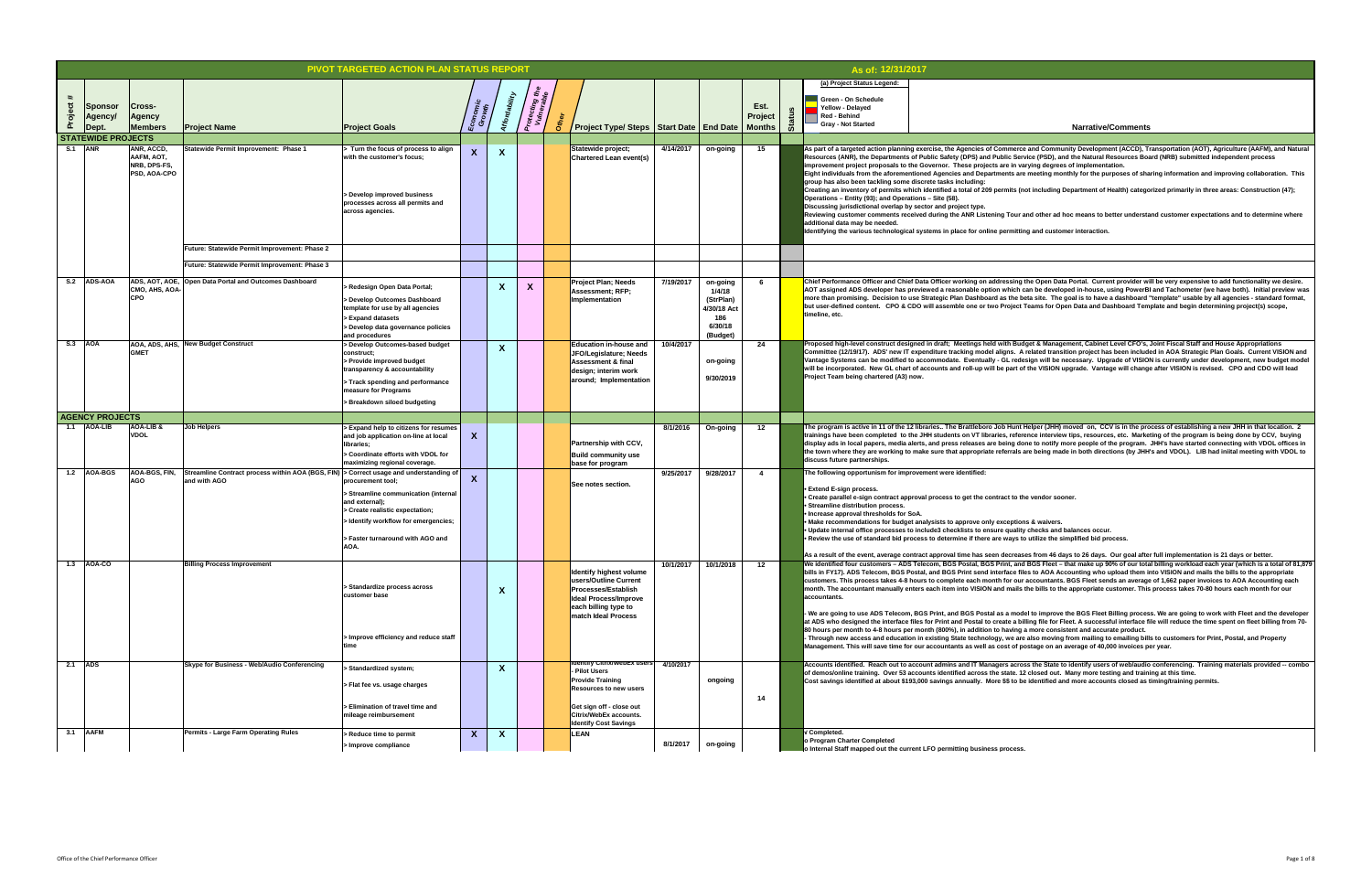### edite the permitting process  $\overline{\phantom{a}}$

|                                  |                                                | <b>PIVOT TARGETED ACTION PLAN STATUS REPORT</b>                                                                                    |                   |                     |                                                                                                   |                        |                          |               |   | As of: 12/31/2017                                                                                                                                                                                                                                                                                                                                                                                   |                                                                                                                                                                                                                                                                                                                                                                                                                                                                                                                                                                                                                                                                                                                                                                                                                                                                                                                                                                                                                                                                                                                                                                                                                                                                                                                                                                                                                                                                                                                                                                                                                                                                                                                                                                                                                                                                                                                                                                                                                                                                                                                                                                                                                                                                                                                                                                                                                                                                                                                                                                                                                                                                                                                                                                                                           |
|----------------------------------|------------------------------------------------|------------------------------------------------------------------------------------------------------------------------------------|-------------------|---------------------|---------------------------------------------------------------------------------------------------|------------------------|--------------------------|---------------|---|-----------------------------------------------------------------------------------------------------------------------------------------------------------------------------------------------------------------------------------------------------------------------------------------------------------------------------------------------------------------------------------------------------|-----------------------------------------------------------------------------------------------------------------------------------------------------------------------------------------------------------------------------------------------------------------------------------------------------------------------------------------------------------------------------------------------------------------------------------------------------------------------------------------------------------------------------------------------------------------------------------------------------------------------------------------------------------------------------------------------------------------------------------------------------------------------------------------------------------------------------------------------------------------------------------------------------------------------------------------------------------------------------------------------------------------------------------------------------------------------------------------------------------------------------------------------------------------------------------------------------------------------------------------------------------------------------------------------------------------------------------------------------------------------------------------------------------------------------------------------------------------------------------------------------------------------------------------------------------------------------------------------------------------------------------------------------------------------------------------------------------------------------------------------------------------------------------------------------------------------------------------------------------------------------------------------------------------------------------------------------------------------------------------------------------------------------------------------------------------------------------------------------------------------------------------------------------------------------------------------------------------------------------------------------------------------------------------------------------------------------------------------------------------------------------------------------------------------------------------------------------------------------------------------------------------------------------------------------------------------------------------------------------------------------------------------------------------------------------------------------------------------------------------------------------------------------------------------------------|
|                                  |                                                |                                                                                                                                    |                   |                     |                                                                                                   |                        |                          |               |   | (a) Project Status Legend:                                                                                                                                                                                                                                                                                                                                                                          |                                                                                                                                                                                                                                                                                                                                                                                                                                                                                                                                                                                                                                                                                                                                                                                                                                                                                                                                                                                                                                                                                                                                                                                                                                                                                                                                                                                                                                                                                                                                                                                                                                                                                                                                                                                                                                                                                                                                                                                                                                                                                                                                                                                                                                                                                                                                                                                                                                                                                                                                                                                                                                                                                                                                                                                                           |
| Sponsor<br><b>Cross-</b>         |                                                |                                                                                                                                    |                   | ದಿ ದ                |                                                                                                   |                        |                          | Est.          |   | <b>Green - On Schedule</b><br><b>Yellow - Delayed</b>                                                                                                                                                                                                                                                                                                                                               |                                                                                                                                                                                                                                                                                                                                                                                                                                                                                                                                                                                                                                                                                                                                                                                                                                                                                                                                                                                                                                                                                                                                                                                                                                                                                                                                                                                                                                                                                                                                                                                                                                                                                                                                                                                                                                                                                                                                                                                                                                                                                                                                                                                                                                                                                                                                                                                                                                                                                                                                                                                                                                                                                                                                                                                                           |
| <b>Agency</b><br><b>Agency</b>   |                                                |                                                                                                                                    |                   | rotectir<br>Vulner, |                                                                                                   |                        |                          | Project       |   | <b>Red - Behind</b>                                                                                                                                                                                                                                                                                                                                                                                 |                                                                                                                                                                                                                                                                                                                                                                                                                                                                                                                                                                                                                                                                                                                                                                                                                                                                                                                                                                                                                                                                                                                                                                                                                                                                                                                                                                                                                                                                                                                                                                                                                                                                                                                                                                                                                                                                                                                                                                                                                                                                                                                                                                                                                                                                                                                                                                                                                                                                                                                                                                                                                                                                                                                                                                                                           |
| Dept.<br><b>Members</b>          | <b>Project Name</b>                            | <b>Project Goals</b>                                                                                                               |                   |                     | Project Type/ Steps   Start Date   End Date                                                       |                        |                          | <b>Months</b> | ഗ | <b>Gray - Not Started</b>                                                                                                                                                                                                                                                                                                                                                                           | <b>Narrative/Comments</b>                                                                                                                                                                                                                                                                                                                                                                                                                                                                                                                                                                                                                                                                                                                                                                                                                                                                                                                                                                                                                                                                                                                                                                                                                                                                                                                                                                                                                                                                                                                                                                                                                                                                                                                                                                                                                                                                                                                                                                                                                                                                                                                                                                                                                                                                                                                                                                                                                                                                                                                                                                                                                                                                                                                                                                                 |
|                                  |                                                | Setter communications with<br>lpermittees                                                                                          |                   |                     |                                                                                                   |                        |                          |               |   | . In Process:<br>o Exploring different permitting strategies<br>Establish work groups for each strategy<br>• Next Steps:<br>o Formalize LFO permitting business process map<br>o Further develop baseline data for the following tiers of permitting:                                                                                                                                               | $\Box$ Timelines were assigned to critical steps in the process that could expedite the permitting process<br>o Staff developing a list of stakeholders and process for revision of the LFO Rule.<br>o Further develop and integrate "Permit Application Review Checklist" as part of initial permit application review                                                                                                                                                                                                                                                                                                                                                                                                                                                                                                                                                                                                                                                                                                                                                                                                                                                                                                                                                                                                                                                                                                                                                                                                                                                                                                                                                                                                                                                                                                                                                                                                                                                                                                                                                                                                                                                                                                                                                                                                                                                                                                                                                                                                                                                                                                                                                                                                                                                                                   |
| $3.2$ $AAFM$                     | <b>Multi-Year Licensing</b>                    | $\vert$ < Change from annual to Multi-year (3)<br>licensing, certification, registration,<br>< Reduction of administrative time by | $\mathbf{X}$      |                     | <b>LEAN</b>                                                                                       | 5/1/2017               | 9/30/2018                | 17            |   | √ Completed.<br>o Program Charter Completed<br>o Met with all relevant program staff<br>o Have gone live with system upgrade and 'bulk renewals'<br>• In Process:<br>o Identifying financial impact to applicable programs<br>o Reviewing potential financial impacts with program managers<br>• Next Steps:<br>o Present plan to IT Committee<br>o Outreach to impacted population<br>'o Implement | o Identified programmatic requirements prohibiting multi-year (annual bonding, labeling & reporting requirements)<br>o Working with database contractor to establish scope of work & cost of implementation<br>o Prepare & submit proposal for selected programs to Agency Leadership                                                                                                                                                                                                                                                                                                                                                                                                                                                                                                                                                                                                                                                                                                                                                                                                                                                                                                                                                                                                                                                                                                                                                                                                                                                                                                                                                                                                                                                                                                                                                                                                                                                                                                                                                                                                                                                                                                                                                                                                                                                                                                                                                                                                                                                                                                                                                                                                                                                                                                                     |
| $3.3$ $\overline{\mathsf{AAFM}}$ | <b>Credit-Card Payment Acceptance</b>          | < Improve customer service (no<br>checks)<br>< Save customers money (no postage)                                                   |                   |                     | LEAN                                                                                              | 5/1/2017               | 7/31/2018                | 15            |   | $\sqrt{\mathsf{Completely.}}$<br>o Program Charter Completed<br>o Initial walk through requirements with database vendor<br>o Have gone live with system upgrade and 'bulk renewals'<br>• In Process<br>• Next Steps<br>o Outreach to impacted population<br>o Implement                                                                                                                            | o Obtaining scope of work and cost estimate from database vendor to implement on-line licensure<br>o Present scope of work and cost estimate to IT Committee and Agency Leadership for consideration<br>o IT will work with 3rd Party Payment Processor & database vendor for steps to bring on credit card & on-line payment acceptance                                                                                                                                                                                                                                                                                                                                                                                                                                                                                                                                                                                                                                                                                                                                                                                                                                                                                                                                                                                                                                                                                                                                                                                                                                                                                                                                                                                                                                                                                                                                                                                                                                                                                                                                                                                                                                                                                                                                                                                                                                                                                                                                                                                                                                                                                                                                                                                                                                                                  |
| 3.4 AAFM                         | <b>Grant &amp; Contract Management System</b>  | < Improved turn-around time for<br>uandarelarantaae<br>< Reduced administrative time                                               | $\mathbf{v}$<br>⋏ |                     | LEAN                                                                                              | 6/8/2017               | 7/31/2018                | 14            |   | • Completed:<br>Ag Development Division program managers and Division leadership<br>o One-day LEAN Event held in June 8, 2017<br>o Business Office - paperless grant processing implemented<br>• In Process<br>implementation<br>update.<br>• Next Steps                                                                                                                                            | o The Ag Development Grants and Contracts Team created an administration and process flow document for our Grants Management System (GMS) with input from the<br>o Program Charter Completed identifying our project scope, goals and performance indicators<br>During this workshop, all unresolved issues and ideas were captured and ranked for difficulty<br>o Implementation Team met with Justin Kenney on June 21, 2017 and categorized all the tasks and unresolved issues from the workshop into five different categories<br>(Technology, Info structure, Standardization, Roles and Responsibility, and Customer Service)<br>o This categorized list of tasks established the draft implementation plan proposal to share with the larger Ag Dev Grants and Contracts group<br>o The Implementation Team met on July 7 to begin the process of establishing timelines and responsible parties for each of the Lean tasks<br>∃ The team started with 'easier to accomplish' tasks to develop reasonable 3-month goals<br>• Implementation Team and larger Grants and Contracting Team of Ag Dev meet monthly to go over implementation plan, and to communicate progress<br>o 95% of 'green' – easy to accomplish tasks (17 total) – were completed! The last remaining item is 95% completed.<br>o 30% of 'red' - difficult to accomplish tasks (7 total) - were completed.<br>Baseline key performance indicators were created. These include: number of days from grant decision to executed agreement; number of days from invoice to (+0)<br>payment; and a grant program manager survey to quantify change in granting process satisfaction over time.<br>o The average number of days it took to fully execute a grant agreement in 2016 was 101 days.<br>o The average number of days it took to fully execute a grant agreement in 2017 was 77 days.<br>o The baseline score for grant program manager satisfaction was 60.71%<br>o On July 12, the Implementation Team shared the first prioritized tasks with the larger Grants and Contracting Team of Ag Dev (now the GMS Lean Team)<br>∏Empowered to complete assigned timelines to priority tasks and then reconvene the whole group to confirm task assignments and begin to move ahead on<br>o Some tasks are pending vendor update of the Grants Management System, anticipated for February/March 2018. Two 'red' tasks will be accomplished with that<br>o Several tasks were removed from the initially generated list as they were deemed no longer relevant to the granting process or were out of non-compliant with Bulletin<br>o Anecdotal evidence indicates a substantial increase in grant program manager satisfaction in FY18.<br>o Grants and Contracts Team is continuing to track Key Performance Indicators. |
| 4.1 <b>ANR</b>                   | <b>Electrify Current Use Forest Management</b> | $\vert$ < Increase inspection visits from 56%<br>to 100%<br>< Increase management plan harvest<br>compliance to 95%                |                   |                     | Field Insp form - reviewed<br>and being refined<br>Plan Template - first draft<br>nearly complete | 7/15/2017<br>7/15/2017 | 12/31/2017<br>12/31/2018 | 17            |   | o Follow-up meetings to access implementation                                                                                                                                                                                                                                                                                                                                                       | Inspection form IT elements are proving more cumbersome than expected though resolvable. Completion is anticipated for 5/1/18. -- Plan Template Draft elements are<br>complete and the recommendation is being formalized by the Private Lands Advisory Committee following the most recent meeting on 12/13/17. FPR and county<br>foresters are beginning formal review in anticipation of the recommendation over 4 scheduled meetings on January 10, 16, 23 and Feb. 6th. Initial meeting with ANR IT<br>to begin development occurred on January 3rd based on info available the developer is confident in the feasibility of the project and very positive about the groundwork<br>التقطيم المرادي التقيين التقارب والمستقيل والمتحسن والمتحسن والمتحسن والمناصر المنادر                                                                                                                                                                                                                                                                                                                                                                                                                                                                                                                                                                                                                                                                                                                                                                                                                                                                                                                                                                                                                                                                                                                                                                                                                                                                                                                                                                                                                                                                                                                                                                                                                                                                                                                                                                                                                                                                                                                                                                                                                             |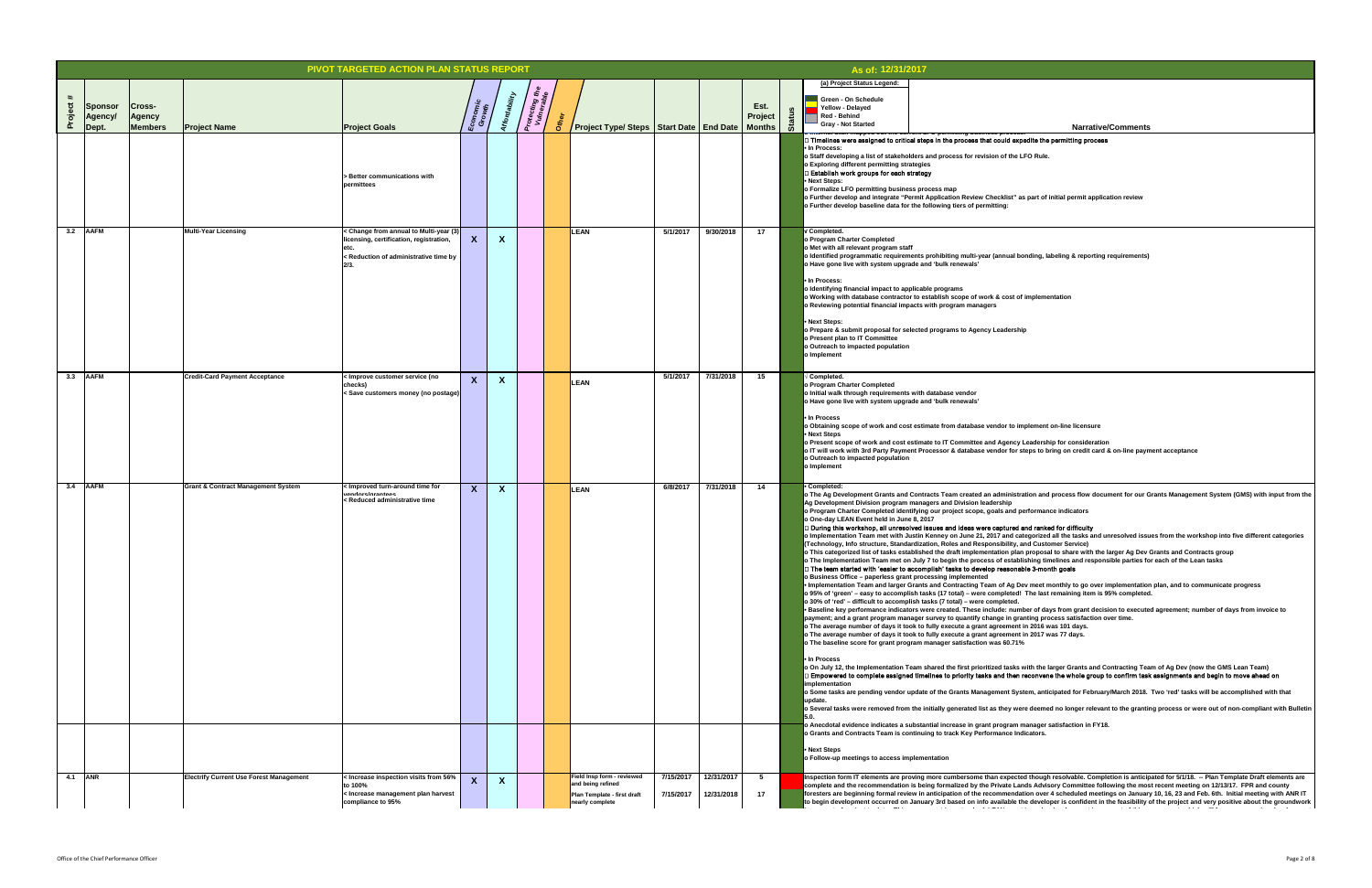**Narrative/Comments A** sets and sources in the catalog.  $\overline{\textbf{t}}$  is under development in support of this component, which will focus on mapping development, project but has the potential to significantly compliment the other elements of the project. This rom Listers and Assessors from towns and consulting foresters. -- Forest Mgmt. Activity Report **form is compled is compled** in the sisten process at PVR. Completion is submission mechanics are delaying final de mber. Power BI selected for external dashboard platform; data management - currently under lementation: (1) individual funded projects one page completion reports (complete in ency coordination and integrated database (complete by October). **As idems not completed are either next steps or by design being incorporated into later actions.** ce of the Governor. . The work of this collaborative has publicly engaged with hundreds of approval and endorsement of the implementation of the next steps will trigger new and./ or **Ned the Vermont Outdoor Recreation Economic Collaborative. The effort is to be guided by the** ofits including outdoor manufacturers, retailers, brand representatives, trail and user groups government, the nonprofit sector and the public to identify specific outcomes that promote then the quality and stewardship of our recreational resources, and provide recommendations to has been working through the motions of the project plan. The team has gone through the ng critical to quality requirements tied to performance measures. Work has just begun on data rics and project review sheets. **IIs/capacity to identify opportunities for alignment.** for alignment and develop/document corresponding resources and workflows.

| PIVOT TARGETED ACTION PLAN STATUS REPORT<br>As of: 12/31/2017<br>(a) Project Status Legend: |                          |                                 |                                                        |                                                                            |                                         |                   |                              |  |                                                                |            |            |                         |       |                                                                                                                                                            |
|---------------------------------------------------------------------------------------------|--------------------------|---------------------------------|--------------------------------------------------------|----------------------------------------------------------------------------|-----------------------------------------|-------------------|------------------------------|--|----------------------------------------------------------------|------------|------------|-------------------------|-------|------------------------------------------------------------------------------------------------------------------------------------------------------------|
|                                                                                             |                          |                                 |                                                        |                                                                            |                                         |                   |                              |  |                                                                |            |            |                         |       |                                                                                                                                                            |
| $\#$                                                                                        | <b>Sponsor</b>           | <b>Cross-</b>                   |                                                        |                                                                            |                                         |                   | Protecting the<br>Vulnerable |  |                                                                |            |            | Est.                    |       | <b>Green - On Schedule</b><br><b>Yellow - Delayed</b>                                                                                                      |
|                                                                                             | Agency/<br><b>IDept.</b> | <b>Agency</b><br><b>Members</b> | <b>Project Name</b>                                    | <b>Project Goals</b>                                                       | Economic<br>Growth                      | $f_{\mathcal{O}}$ |                              |  | Project Type/ Steps   Start Date   End Date   Months           |            |            | <b>Project</b>          | Statu | <b>Red - Behind</b><br><b>Gray - Not Started</b>                                                                                                           |
|                                                                                             |                          |                                 |                                                        |                                                                            |                                         |                   |                              |  |                                                                | 7/15/2017  | 12/31/2017 | 5                       |       | in support of project to date. This component is on track. A LEAN event is<br>submission and review.  This was not originally planned as part of the pr    |
|                                                                                             |                          |                                 |                                                        |                                                                            |                                         |                   |                              |  |                                                                |            |            |                         |       | will be a interagency effort involving FPR and PVR primarily, with input fro                                                                               |
|                                                                                             |                          |                                 |                                                        |                                                                            |                                         |                   |                              |  | <b>Develop Activity report for</b><br>digital submission       |            |            |                         |       | form is completed, data transfer process designed, however form submiss<br>expected by 4/1/18.                                                             |
| 4.2 ANR                                                                                     |                          |                                 | <b>VOREC - Creating an Exceptional Vermont Outdoor</b> | Lead and coordinate a collaborative                                        |                                         |                   |                              |  | Appoint a 15 member                                            | 6/15/2017  | 6/15/2017  |                         |       | With the issuance of Executive Order No. 11-17, Governor Scott establishe                                                                                  |
|                                                                                             |                          |                                 | <b>Recreation Experience</b>                           | group created by Governor Executive                                        | $\overline{\mathbf{v}}$<br>$\mathbf{A}$ | X                 |                              |  | Vermont Outdoor                                                |            |            |                         |       | VOREC steering committee, made up of Vermont businesses and non-prot<br>and conservation organizations, as well as state government.                       |
|                                                                                             |                          |                                 |                                                        | <b>Order including organizational</b><br>guidance and goals                |                                         |                   |                              |  | <b>Recreation Economic</b><br>Collaborative (VOREC)            |            |            |                         |       |                                                                                                                                                            |
|                                                                                             |                          |                                 |                                                        | Identify and coordinate opportunities                                      |                                         |                   |                              |  | The collaborative designs<br>loutdoor recreation               | 6/15/2017  | 6/20/2017  |                         |       | The VOREC steering committee's purpose is to engage with businesses, g<br>$ $ business opportunities, increase participation opportunities, and strength   |
|                                                                                             |                          |                                 |                                                        | for stakeholder involvement                                                |                                         |                   |                              |  | conference<br><b>Gather relevant</b>                           |            |            |                         |       | the Governor based on that purpose.                                                                                                                        |
|                                                                                             |                          |                                 |                                                        | <b>Establish work groups to execute</b><br>targeted action plans           |                                         |                   |                              |  | background such asset,<br>use, economic impact,                |            |            |                         |       |                                                                                                                                                            |
|                                                                                             |                          |                                 |                                                        |                                                                            |                                         |                   |                              |  | <b>Inventory and data</b>                                      |            |            |                         |       |                                                                                                                                                            |
|                                                                                             |                          |                                 |                                                        |                                                                            |                                         |                   |                              |  | <b>Hold outdoor recreation</b><br>conference hosted by         | 8/2/2017   | 8/3/2017   |                         |       | As of 12/31/2017 VOREC has hit nearly all milestones identified in the TAP<br>The one delayed item is imminent and involves engagement with the office     |
|                                                                                             |                          |                                 |                                                        |                                                                            |                                         |                   |                              |  | <b>VOREC</b> (includes many<br>stakeholders)                   |            |            |                         |       | Vermonters and resulted in 1000's of pieces of feedback. The Governors a<br>amended Targeted Action Plans.                                                 |
|                                                                                             |                          |                                 |                                                        |                                                                            |                                         |                   |                              |  | Draft action items and<br>recommendations for                  | 8/3/2017   | 9/12/2017  |                         |       |                                                                                                                                                            |
|                                                                                             |                          |                                 |                                                        |                                                                            |                                         |                   |                              |  | broader stakeholder input                                      |            |            |                         |       |                                                                                                                                                            |
|                                                                                             |                          |                                 |                                                        |                                                                            |                                         |                   |                              |  | Hold statewide regional<br>meetings to gather broad            | 9/12/2017  | 10/24/2017 |                         |       |                                                                                                                                                            |
|                                                                                             |                          |                                 |                                                        |                                                                            |                                         |                   |                              |  | input on draft<br>recommendations                              |            |            |                         |       |                                                                                                                                                            |
|                                                                                             |                          |                                 |                                                        |                                                                            |                                         |                   |                              |  | <b>Report at national SHIFT</b>                                | 11/2/2017  | 11/2/2017  |                         |       |                                                                                                                                                            |
|                                                                                             |                          |                                 |                                                        |                                                                            |                                         |                   |                              |  | <b>(Shaping How we Invest</b><br><b>For Tomorrow) festival</b> |            |            |                         |       |                                                                                                                                                            |
|                                                                                             |                          |                                 |                                                        |                                                                            |                                         |                   |                              |  | Develop next steps in<br>strategic action plan                 | 11/28/2017 |            |                         |       |                                                                                                                                                            |
|                                                                                             |                          |                                 |                                                        |                                                                            |                                         |                   |                              |  | (Recommendations)                                              |            |            |                         |       |                                                                                                                                                            |
|                                                                                             |                          |                                 |                                                        |                                                                            |                                         |                   |                              |  | Update / develop new<br>targeted action plans                  |            |            |                         |       |                                                                                                                                                            |
|                                                                                             |                          |                                 |                                                        |                                                                            |                                         |                   |                              |  | (Implementation)<br><b>First official report to the</b>        | 9/15/2017  | 9/15/2015  |                         |       |                                                                                                                                                            |
| 4.3 $ ANR$                                                                                  |                          | ANR, ACCD,                      | Share Clean Water Project Success w/Dashboard          | < Enhance transparency for \$50                                            |                                         |                   |                              |  | <b>Governor</b><br><b>Database enhancement:</b>                | 7/1/2017   | 10/1/2018  | 15 months               |       | Team charter developed; external stakeholder survey completed in Septen                                                                                    |
|                                                                                             |                          | AAFM, AOT,<br><b>AOA</b>        |                                                        | million spending                                                           | $\mathbf{v}$<br>$\lambda$               |                   |                              |  | focus on external<br>communication                             |            |            |                         |       | review for clean up, consistency and simplification. Three phases of impl<br>February), (2) dashboard using Power BI (complete in March); (3) interage     |
|                                                                                             |                          |                                 |                                                        | < Collaborate with AOT, AAFM, AOA,<br><b>ACCD for content</b>              |                                         |                   |                              |  |                                                                |            |            |                         |       |                                                                                                                                                            |
| 4.4 ANR                                                                                     |                          | <b>ADS</b>                      | Permit Process Improvement: Initial Contact            | Improve customer satisfaction with<br>the initial contact portion of the   |                                         |                   |                              |  | Lean/DMAIC                                                     | 4/14/2017  | Ongoing    | 16                      |       | A team of diverse staff from across the Agency was pulled together and ha<br>steps of using SIPOC to better define what initial contact is and identifying |
|                                                                                             |                          |                                 |                                                        | permitting process by:<br>--Making the process by which                    |                                         |                   |                              |  |                                                                |            |            |                         |       | collection and analysis which will include looking deeply at website metrid                                                                                |
|                                                                                             |                          |                                 |                                                        | customers obtain information about<br>the permitting process simpler, more |                                         |                   |                              |  |                                                                |            |            |                         |       |                                                                                                                                                            |
|                                                                                             |                          |                                 |                                                        | consistent and less time consuming,<br>and;                                | $\boldsymbol{X}$                        | X                 |                              |  |                                                                |            |            |                         |       |                                                                                                                                                            |
|                                                                                             |                          |                                 |                                                        | --Improving the ability of<br>customers to understand and                  |                                         |                   |                              |  |                                                                |            |            |                         |       |                                                                                                                                                            |
|                                                                                             |                          |                                 |                                                        | successfully navigate the process.                                         |                                         |                   |                              |  |                                                                |            |            |                         |       |                                                                                                                                                            |
|                                                                                             |                          |                                 |                                                        |                                                                            |                                         |                   |                              |  |                                                                |            |            |                         |       |                                                                                                                                                            |
|                                                                                             | $5.1$ $ $ ACCD           |                                 | <b>Create Cross-Sector Marketing Strategy</b>          | < Share marketing resources across                                         | $\boldsymbol{X}$                        |                   |                              |  | < Create inventory of                                          | 10/16/2017 | 1/31/2018  | 3.5                     |       | Initial survey has been distributed to capture program needs and staff skil                                                                                |
|                                                                                             |                          |                                 |                                                        | departments                                                                |                                         |                   |                              |  | marketing assets and staff<br>skills.                          |            |            |                         |       |                                                                                                                                                            |
|                                                                                             |                          |                                 |                                                        | < Create system and workflow to                                            |                                         |                   |                              |  | < Develop and document                                         | 2/1/2018   | 5/30/2018  | $\overline{\mathbf{4}}$ |       | Using survey results, prioritize creative services and marketing activities fo                                                                             |
|                                                                                             |                          |                                 |                                                        | allow resource sharing                                                     |                                         |                   |                              |  | <b>workflow for creative</b><br>projects; document             |            |            |                         |       |                                                                                                                                                            |
|                                                                                             |                          |                                 |                                                        |                                                                            |                                         |                   |                              |  | process to share<br>assets/resources.                          |            |            |                         |       |                                                                                                                                                            |
| 5.2                                                                                         | <b>ACCD</b>              |                                 | <b>Information Governance Initiative</b>               | < Document Data governance                                                 |                                         | X                 |                              |  | < Create stewardship team<br>8 charter                         | 9/27/2017  | 10/3/2017  | $\mathbf 0$             |       | <b>Completed</b>                                                                                                                                           |
|                                                                                             |                          |                                 |                                                        | < Create easy access to data                                               |                                         |                   |                              |  | < Develop data<br><b>management maturity</b>                   | 11/1/2017  | 1/31/2018  | $\mathbf{3}$            |       | In progress                                                                                                                                                |
|                                                                                             |                          |                                 |                                                        | < Allow for better decision making                                         |                                         |                   |                              |  | <b>model</b><br>< Create data catalog                          | 11/1/2017  | 11/30/2017 |                         |       | <b>Completed</b>                                                                                                                                           |
|                                                                                             |                          |                                 |                                                        | using data                                                                 |                                         |                   |                              |  | template<br>< Complete agency-wide                             | 2/16/2018  | 4/13/2018  | $\overline{2}$          |       | Ahead of schedule, project team is working with departments to fill in data                                                                                |
|                                                                                             |                          |                                 |                                                        |                                                                            |                                         |                   |                              |  | data catalog<br>< Create data standards                        | 12/16/2018 | 2/16/2018  | $\overline{2}$          |       |                                                                                                                                                            |
|                                                                                             |                          |                                 |                                                        |                                                                            |                                         |                   |                              |  | for Dynamics CRM Pilot                                         |            |            |                         |       | Dependent on maturity model being completed.                                                                                                               |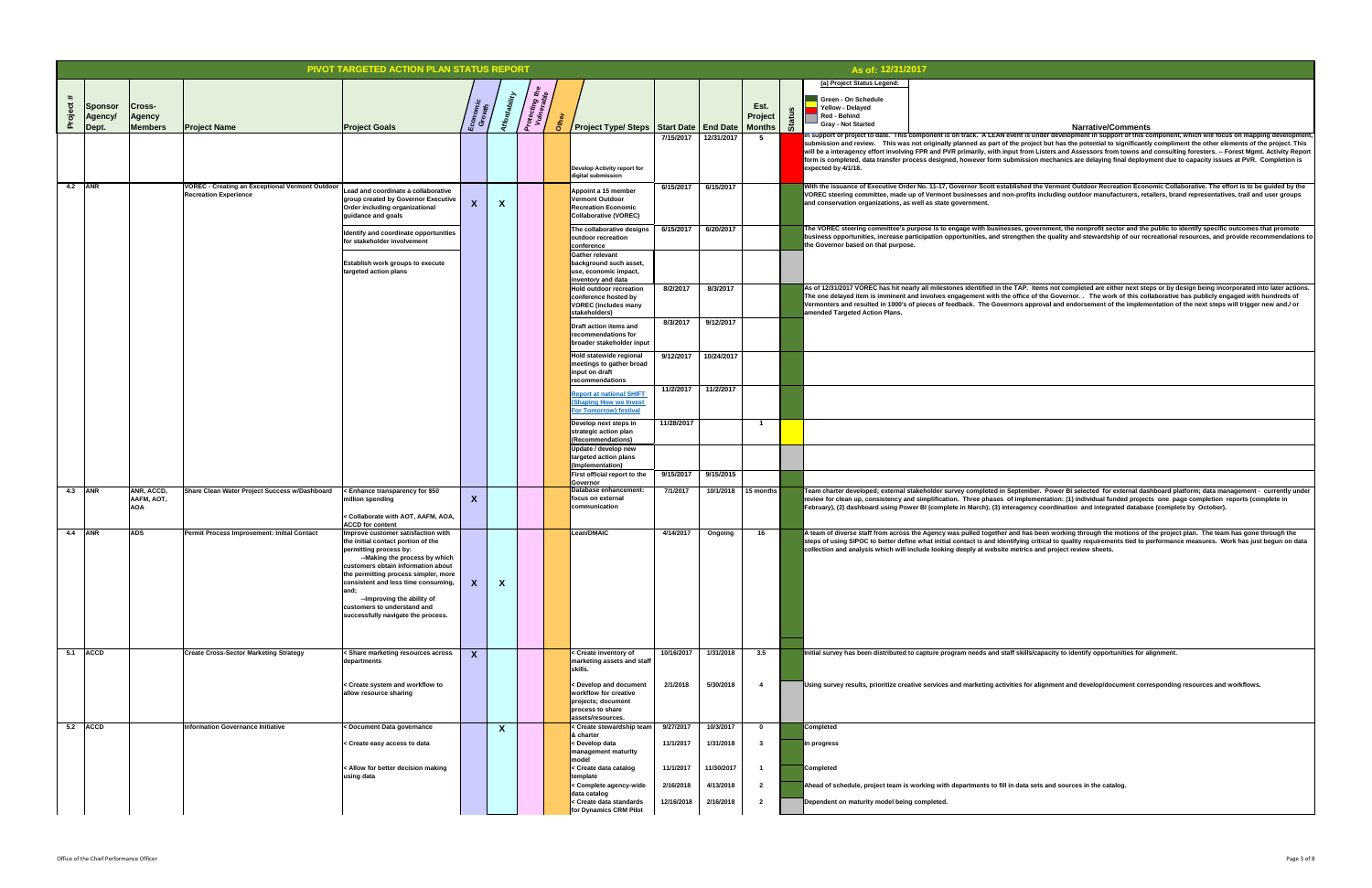13 workflows remain to be completed during this TAP--will be consolidating several programs

**Proeting; 3. Certified Local Government grants; 4. STEP grants** 

taff changing positions.

be shared with the new members

<u>concept is both broader yet simpler than NY's 'grants reform. USDOT's Federal Transit </u> **A** simplified form) be a good starting point. Neb. DOT's Hwy Safety has a "Mini Grant" extra**iall grants.** 

|              |                                           |                                                  |                                                                                           | <b>PIVOT TARGETED ACTION PLAN STATUS REPORT</b>                                     |                        |                                        |                              |                                                                                                                     |               |               |                         |           | As of: 12/31/2017                                                                                                |                                                                                                                                                                                                                                                                  |
|--------------|-------------------------------------------|--------------------------------------------------|-------------------------------------------------------------------------------------------|-------------------------------------------------------------------------------------|------------------------|----------------------------------------|------------------------------|---------------------------------------------------------------------------------------------------------------------|---------------|---------------|-------------------------|-----------|------------------------------------------------------------------------------------------------------------------|------------------------------------------------------------------------------------------------------------------------------------------------------------------------------------------------------------------------------------------------------------------|
|              |                                           |                                                  |                                                                                           |                                                                                     |                        |                                        |                              |                                                                                                                     |               |               |                         |           | (a) Project Status Legend:                                                                                       |                                                                                                                                                                                                                                                                  |
| #<br>Project | <b>Sponsor</b><br><b>Agency/</b><br>Dept. | <b>Cross-</b><br><b>Agency</b><br><b>Members</b> | <b>Project Name</b>                                                                       | <b>Project Goals</b>                                                                | Economic<br>Growth     | <b>bility</b>                          | Protecting the<br>Vulnerable | Project Type/ Steps Start Date End Date   Months   $\frac{16}{90}$                                                  |               |               | Est.<br><b>Project</b>  | <b>SP</b> | <b>Green - On Schedule</b><br><b>Yellow - Delayed</b><br>Red - Behind<br><b>Gray - Not Started</b>               |                                                                                                                                                                                                                                                                  |
| 5.3          | <b>ACCD</b>                               |                                                  | Program* Workflow & Automation (*Program =<br>grants, tax credits, contracts, incentives) | < Eliminate guesswork with<br>documentation                                         | $\mathbf{X}$           |                                        |                              | < Compile comprehensive<br>list of all ACCD Programs<br>and determine which do<br>not have a documented<br>workflow | 7/31/2017     | 9/18/2017     |                         |           |                                                                                                                  | V Completed. 40 Programs documented; 11 formal workflows identified; 13 workflows<br>into one workflow--as in all pass-through grants will use the same workflow.                                                                                                |
|              |                                           |                                                  |                                                                                           | < Consistency between programs                                                      |                        |                                        |                              | < Complete selection of<br>four programs to<br>streamline and implement<br>in GEARS                                 | 7/31/2017     | 10/4/2017     |                         |           |                                                                                                                  | V Completed. Programs chosen: 1. VTP Pipeline Grants; 2. TIF Annual Reporting; 3. C                                                                                                                                                                              |
|              |                                           |                                                  |                                                                                           | < Better coordination and<br>expectations management                                |                        |                                        |                              | <ldentify each="" for="" kpis="" of<br="">the four Programs chosen<br/>for automation</ldentify>                    | 10/4/2017     | 12/1/2017     | $\overline{\mathbf{2}}$ |           |                                                                                                                  | Programs completed: 1. VTP Pipeline Grants; 2. TIF Annual Reporting                                                                                                                                                                                              |
|              |                                           |                                                  |                                                                                           | < Better outcomes for customer<br>through improved communication                    |                        |                                        |                              | < Create implementation<br>plans for each Program<br>being created in GEARS                                         | 10/4/2017     | 4/30/2018     |                         |           |                                                                                                                  | Programs completed: 1. VTP Pipeline Grants; 2. TIF Annual Reporting                                                                                                                                                                                              |
|              |                                           |                                                  |                                                                                           |                                                                                     |                        |                                        |                              | < Complete<br>implementation of                                                                                     |               | 12/30/2019    | 24                      |           |                                                                                                                  | Programs completed: 1. VTP Pipeline Grants; 2. TIF Annual Reporting                                                                                                                                                                                              |
|              |                                           |                                                  |                                                                                           |                                                                                     |                        |                                        |                              | <b>Programs in GEARS</b><br>< Document current<br>workflows for all<br>Programs.                                    | 12/31/2017    | 12/31/2019    | 24                      |           |                                                                                                                  | Programs completed: 1. VTP Pipeline Grants; 2. TIF Annual Reporting                                                                                                                                                                                              |
| 6.1          | <b>AOT</b>                                |                                                  | Oversized/Overweight Permits - Phase 1                                                    | < Timely categorization of revenue                                                  |                        | $\mathbf{v}$<br>$\boldsymbol{\Lambda}$ |                              | <b>Establish steering</b><br>committee                                                                              | Aug-17        | Aug-17        |                         |           |                                                                                                                  | < Steering committee has been established. Members have changed due to some staff changing p                                                                                                                                                                     |
|              |                                           |                                                  |                                                                                           | < Streamline operational functions<br>across all locations and units                |                        |                                        |                              | <b>Review and finalize TAP</b>                                                                                      | <b>Oct-17</b> | <b>Oct-17</b> |                         |           |                                                                                                                  | <tap and="" are="" be="" been="" being="" group.="" has="" initial="" made="" modifications="" reviewed="" shared="" td="" will="" with="" with<=""></tap>                                                                                                       |
|              |                                           |                                                  |                                                                                           | < Reduce staff time, improve<br>accuracy, reduce risk of fraud                      |                        |                                        |                              | <b>Process mapping event</b>                                                                                        | <b>Jan-18</b> |               |                         |           | <process been="" event="" has="" held.<="" mapping="" not="" td=""><td></td></process>                           |                                                                                                                                                                                                                                                                  |
|              |                                           |                                                  |                                                                                           |                                                                                     |                        |                                        |                              | <b>Create on-line intelligent</b><br>forms                                                                          | <b>TBD</b>    |               |                         |           | <b>SARES</b> <rest activities="" dependent="" event="" mapping="" of="" on="" results<="" td=""><td></td></rest> |                                                                                                                                                                                                                                                                  |
|              |                                           |                                                  |                                                                                           |                                                                                     |                        |                                        |                              | <b>Establish pre-approved</b><br>routes and envelope size                                                           | <b>TBD</b>    |               |                         |           |                                                                                                                  |                                                                                                                                                                                                                                                                  |
|              |                                           |                                                  |                                                                                           | < Enhance system security, internal<br>controls and financial reporting             |                        |                                        |                              | <b>Go live single trip</b><br>permits                                                                               |               | Mar-18        |                         |           |                                                                                                                  |                                                                                                                                                                                                                                                                  |
| 6.2 AOT      |                                           |                                                  | <b>DMV Cashiering System (Point of Sale)</b>                                              | < Timely categorization of revenue                                                  |                        | $\boldsymbol{\Lambda}$                 |                              | draft RFP and<br>requirements                                                                                       | 2015          |               | 12                      |           | <b>KRevenue categorization is now at 2 days vs 5 days</b>                                                        |                                                                                                                                                                                                                                                                  |
|              |                                           |                                                  |                                                                                           | < Streamline operational functions                                                  |                        |                                        |                              |                                                                                                                     | <b>Jan-17</b> | $Jan-17$      |                         |           |                                                                                                                  |                                                                                                                                                                                                                                                                  |
|              |                                           |                                                  |                                                                                           | across all locations and units<br>< Reduce staff time, improve                      |                        |                                        |                              | award contract                                                                                                      | <b>Jan-17</b> | <b>Oct-17</b> | 10                      |           | Streamlining operational functions is on-going                                                                   |                                                                                                                                                                                                                                                                  |
|              |                                           |                                                  |                                                                                           | accuracy, reduce risk of fraud                                                      |                        |                                        |                              | Configure system                                                                                                    | Sep-17        | Oct-17        | 4 weeks                 |           |                                                                                                                  | <accuracy been="" continues="" due="" fraud="" has="" increase,="" of="" reduced="" risk="" system="" td="" to="" tracking<=""></accuracy>                                                                                                                       |
|              |                                           |                                                  |                                                                                           |                                                                                     |                        |                                        |                              | <b>Test Outputs</b><br><b>Train Staff</b>                                                                           | <b>Oct-17</b> | <b>Oct-17</b> | 2 weeks                 |           |                                                                                                                  | <system and="" are="" been="" controls="" enhanced,="" enhancements="" has="" internal="" on-going<="" reporting="" security="" td=""></system>                                                                                                                  |
|              |                                           |                                                  |                                                                                           | < Enhance system security, internal<br>controls and financial reporting             |                        |                                        |                              | <b>Implement system</b>                                                                                             | <b>Nov-17</b> | <b>Nov-17</b> | $3$ days                |           |                                                                                                                  |                                                                                                                                                                                                                                                                  |
| 6.3          | <b>AOT</b>                                |                                                  | <b>VTrans "Master Grant" Grant Process Reform</b>                                         | < Single Master Grant agreement per<br><b>Grantee for multiple grants</b>           | $\boldsymbol{\Lambda}$ |                                        |                              | <b>Find and study other</b><br>jurisdictions' prior<br>similar initiatives for                                      | 6/1/2017      | 12/31/2017    |                         |           |                                                                                                                  | STEP 1: Based upon examining other jurisdictions, VTrans' Master Grant concept is I<br>Administration has a Master Grant process and documents that could (in simplified fo<br>expedited process that could be woven into VTrans' Master Grant for small grants. |
|              |                                           |                                                  |                                                                                           | < Compliance standard across each<br>funding stream                                 |                        |                                        |                              | lessons                                                                                                             |               |               |                         |           | <b>STEP 2: Commenced and ongoing</b>                                                                             |                                                                                                                                                                                                                                                                  |
|              |                                           |                                                  |                                                                                           | <reduce administrative="" for<br="" workload=""><b>VTrans and grantee.</b></reduce> |                        |                                        |                              | <b>Confer with compliance</b><br>and internal<br>stakeholders to scope<br>needed changes and<br>safeguards          | 8/1/2017      | 4/30/2018     |                         |           |                                                                                                                  |                                                                                                                                                                                                                                                                  |
| 7.1          | <b>VDOL</b>                               |                                                  | <b>Organizational Performance</b><br>(Culture Shift)                                      | < organizational structure and<br>environment that achieves                         |                        |                                        | X                            | <b>Employee</b><br>communication and root                                                                           |               | 18-Dec        |                         |           | <b>Annual PIVOT review of each Division</b>                                                                      |                                                                                                                                                                                                                                                                  |
|              |                                           |                                                  |                                                                                           | "organizational excellence"                                                         |                        |                                        |                              | cause analysis                                                                                                      |               | 18-Dec        |                         |           |                                                                                                                  | Increase completion rate for annual evaluations from a current rate of 20% to 75%                                                                                                                                                                                |
|              |                                           |                                                  |                                                                                           | < customer and employee<br>benchmarks                                               |                        |                                        |                              |                                                                                                                     |               | 20-Dec        |                         |           |                                                                                                                  | Increase staff participation in the DHR employee engagement survey from 25% to 90%                                                                                                                                                                               |
|              |                                           |                                                  |                                                                                           | < Valued staff                                                                      |                        |                                        |                              |                                                                                                                     |               | 20-Dec        |                         |           |                                                                                                                  | Increase percentage of VDOL employees who are 'satisfied' with their job from currer                                                                                                                                                                             |
|              | 7.2   VDOL                                | DVR, AOE, LIB                                    | <b>WIOA Implementation</b>                                                                | < Integrated system of training in<br>regional job centers                          |                        |                                        | X                            | <b>System and regional</b><br>development; customer<br>service improvement                                          |               | 19-Jan        |                         |           | Establish a locally-tailored service referral system;                                                            |                                                                                                                                                                                                                                                                  |
|              |                                           |                                                  |                                                                                           |                                                                                     |                        |                                        |                              |                                                                                                                     |               | 19-Jan        |                         |           | Establish a job inventory database in all 12 regions;                                                            |                                                                                                                                                                                                                                                                  |
|              |                                           |                                                  |                                                                                           | < Leverage partners for better<br>resource usage                                    |                        |                                        |                              |                                                                                                                     |               | 20-Jul        |                         |           |                                                                                                                  | Establish one full-service One-Stop Job Center and three satellite One-Stop Job Cent                                                                                                                                                                             |
|              |                                           |                                                  |                                                                                           |                                                                                     |                        |                                        |                              |                                                                                                                     |               | 19-Jul        |                         |           |                                                                                                                  | increase the total amount of staff-assisted services to un- and under-employed Verme                                                                                                                                                                             |
| 7.3          | <b>VDOL</b>                               |                                                  | <b>UI Modernization</b>                                                                   | < Better meet federal data reporting                                                | $\Lambda$              |                                        | $\mathbf v$<br>$\lambda$     | <b>T Project Plan and</b><br>implementation                                                                         |               | <b>17-Oct</b> |                         |           | <b>Develop Master Schedule (COMPLETED)</b>                                                                       |                                                                                                                                                                                                                                                                  |

**In 25% to 90%** 

**I** from current level of 68.2% to exceed the state-wide average of 76%

top Job Centers

ployed Vermonters by 10% over 2017 levels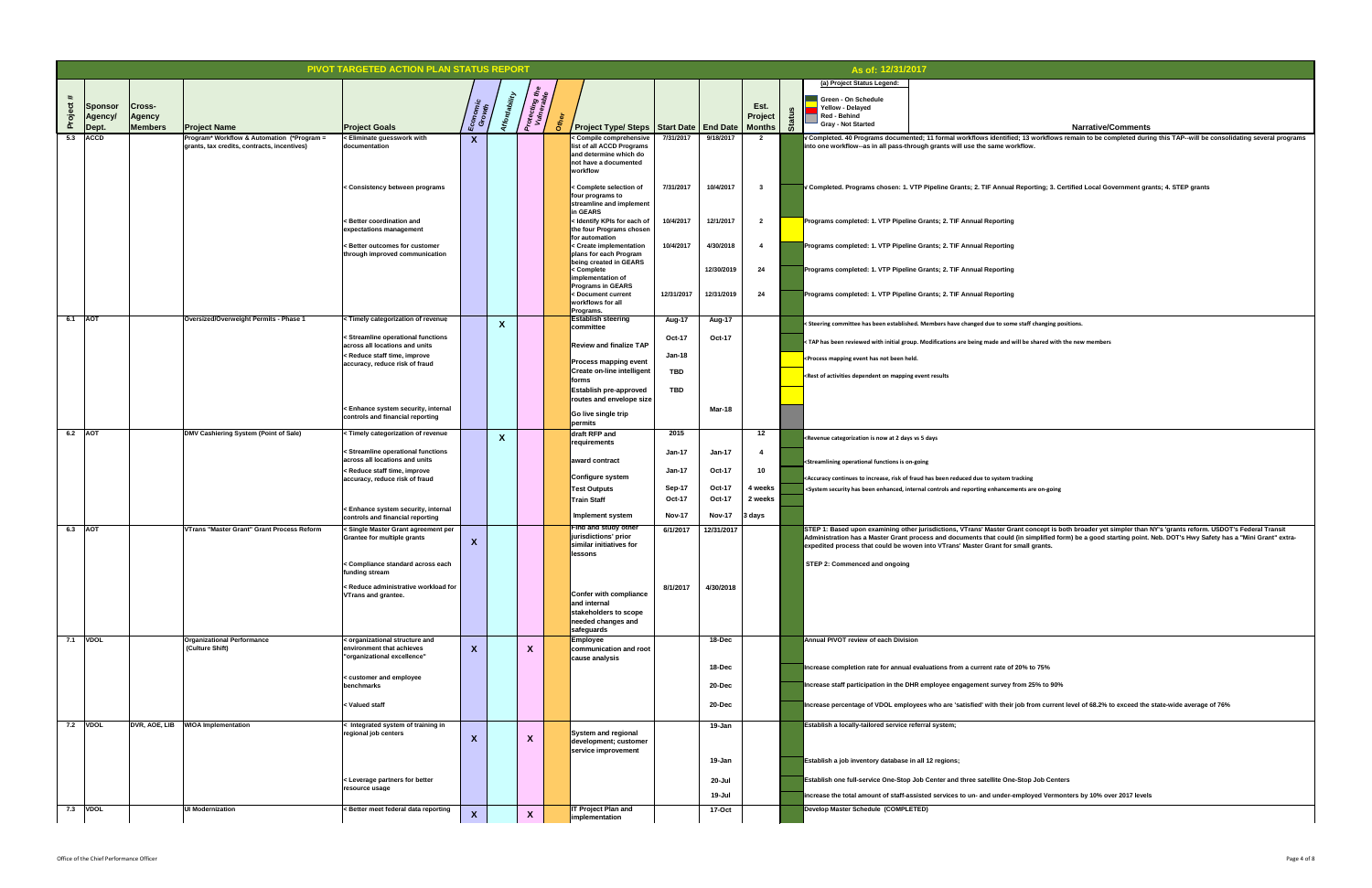|                                               |                                                                      | PIVOT TARGETED ACTION PLAN STATUS REPORT                                                                                                                                                                                                 |                   |                                                   |                                          |                                                        |                        |                           |         |                    | As of: 12/31/2017                                                   |                                                                                                                      |
|-----------------------------------------------|----------------------------------------------------------------------|------------------------------------------------------------------------------------------------------------------------------------------------------------------------------------------------------------------------------------------|-------------------|---------------------------------------------------|------------------------------------------|--------------------------------------------------------|------------------------|---------------------------|---------|--------------------|---------------------------------------------------------------------|----------------------------------------------------------------------------------------------------------------------|
|                                               |                                                                      |                                                                                                                                                                                                                                          |                   |                                                   |                                          |                                                        |                        |                           |         |                    | (a) Project Status Legend:                                          |                                                                                                                      |
| $\#$<br>Cross-                                |                                                                      |                                                                                                                                                                                                                                          |                   |                                                   | <sup>P</sup> rotecting the<br>Vulnerable |                                                        |                        |                           | Est.    |                    | <b>Green - On Schedule</b>                                          |                                                                                                                      |
| roject<br><b>Sponsor</b><br>Agency/<br>Agency |                                                                      |                                                                                                                                                                                                                                          | Economi<br>Growth |                                                   |                                          |                                                        |                        |                           | Project | ທ<br><b>Status</b> | <b>Yellow - Delayed</b><br><b>Red - Behind</b>                      |                                                                                                                      |
| <b>Members</b><br>Dept.                       | <b>Project Name</b>                                                  | <b>Project Goals</b>                                                                                                                                                                                                                     |                   |                                                   |                                          | Project Type/ Steps   Start Date   End Date            |                        |                           | Months  |                    | <b>Gray - Not Started</b>                                           | <b>Narrative/Comments</b>                                                                                            |
|                                               |                                                                      |                                                                                                                                                                                                                                          |                   |                                                   |                                          |                                                        |                        | 18-Feb<br>18-Mar          |         |                    | Identification/Definition of Forms<br><b>Requirements Gathering</b> |                                                                                                                      |
|                                               |                                                                      | < Improved customer service                                                                                                                                                                                                              |                   |                                                   |                                          |                                                        |                        | 18-Jul                    |         |                    | Internal development                                                |                                                                                                                      |
|                                               |                                                                      |                                                                                                                                                                                                                                          |                   |                                                   |                                          |                                                        |                        | 18-Aug                    |         |                    | testing                                                             |                                                                                                                      |
|                                               |                                                                      |                                                                                                                                                                                                                                          |                   |                                                   |                                          |                                                        |                        | 18-Sep                    |         |                    | <b>Final Implementation</b>                                         |                                                                                                                      |
| 8.1 DPS                                       | <b>Policies &amp; Procedures</b>                                     | < Centralized digital policy &                                                                                                                                                                                                           |                   |                                                   |                                          | <b>Exercise Charter and</b>                            | 11.01.17               | <b>18-Oct</b><br>11.30.17 | 1 month |                    | <b>Go Live</b><br>Complete                                          |                                                                                                                      |
|                                               |                                                                      | procedure repository                                                                                                                                                                                                                     |                   | $\boldsymbol{\Lambda}$                            |                                          | identified key members.                                |                        |                           |         |                    |                                                                     |                                                                                                                      |
|                                               |                                                                      | < New Employee policy on-boarding                                                                                                                                                                                                        |                   |                                                   |                                          | <b>Sather all</b><br>policies/procedures and           | 12.01.17               |                           |         |                    | In progress                                                         |                                                                                                                      |
|                                               |                                                                      |                                                                                                                                                                                                                                          |                   |                                                   |                                          | other pertinent materials.                             |                        |                           |         |                    |                                                                     |                                                                                                                      |
|                                               |                                                                      | < Improve internal communications                                                                                                                                                                                                        |                   |                                                   |                                          | * Develop centralized digital                          | 01.01.18               |                           |         |                    |                                                                     |                                                                                                                      |
|                                               |                                                                      |                                                                                                                                                                                                                                          |                   |                                                   |                                          | policy/procedure repository.                           |                        |                           |         |                    |                                                                     |                                                                                                                      |
| 8.2 <b>DPS</b>                                | <b>Purchasing &amp; Contracting</b>                                  | < Streamline process                                                                                                                                                                                                                     |                   | X                                                 |                                          |                                                        |                        |                           |         |                    |                                                                     | Currently waiting on the outcome from the State Wide process improvement project, before internal process improv     |
|                                               |                                                                      | < Reduce number of approvals<br>< Centralized request system                                                                                                                                                                             |                   |                                                   |                                          |                                                        |                        |                           |         |                    |                                                                     |                                                                                                                      |
| 8.3 DPS                                       | New Hire On-Boarding                                                 | <reduce 50%<="" by="" td="" timeline=""><td></td><td></td><td></td><td></td><td>09.01.17</td><td>10.01.17</td><td>1 month</td><td></td><td>Complete</td><td></td></reduce>                                                               |                   |                                                   |                                          |                                                        | 09.01.17               | 10.01.17                  | 1 month |                    | Complete                                                            |                                                                                                                      |
|                                               |                                                                      |                                                                                                                                                                                                                                          |                   | $\mathbf{v}$<br>$\boldsymbol{\Lambda}$            |                                          | Develop Project Charter, and<br>identify stakeholders. |                        |                           |         |                    |                                                                     |                                                                                                                      |
|                                               |                                                                      | < Decrease hardcopy documents by<br>75%                                                                                                                                                                                                  |                   |                                                   |                                          |                                                        |                        |                           |         |                    |                                                                     | Currently waiting on the outcome from the State Wide process improvement project, before internal process improv     |
|                                               |                                                                      |                                                                                                                                                                                                                                          |                   |                                                   |                                          |                                                        |                        |                           |         |                    |                                                                     |                                                                                                                      |
|                                               |                                                                      | < Produce single, measurable process                                                                                                                                                                                                     |                   |                                                   |                                          |                                                        |                        |                           |         |                    |                                                                     |                                                                                                                      |
|                                               |                                                                      | tlow<br>< Customer friendly documents                                                                                                                                                                                                    |                   |                                                   |                                          |                                                        |                        |                           |         |                    |                                                                     |                                                                                                                      |
| 8.4 <b>DPS</b>                                | Intergovernmental Data/Document Sharing                              | < Open data system for public and<br>internal data                                                                                                                                                                                       |                   | X                                                 |                                          |                                                        |                        |                           |         |                    |                                                                     |                                                                                                                      |
|                                               |                                                                      | < Document management system                                                                                                                                                                                                             |                   |                                                   |                                          |                                                        |                        |                           |         |                    |                                                                     |                                                                                                                      |
| 9.1 AOE                                       | School Finance data collection efficiency and<br>quality improvement | < Collect both pre-audit and audited<br>data more efficiently                                                                                                                                                                            |                   | $\mathbf v$<br>$\boldsymbol{\Lambda}$             |                                          | >Develop charter and                                   | 7/15/2017              |                           |         |                    |                                                                     |                                                                                                                      |
|                                               |                                                                      |                                                                                                                                                                                                                                          |                   |                                                   |                                          | select teams members                                   |                        |                           |         |                    |                                                                     |                                                                                                                      |
|                                               |                                                                      | < Reduce turn around time                                                                                                                                                                                                                |                   |                                                   |                                          | Sather information                                     | 7/15/2017              | 8/1/2017                  |         |                    |                                                                     |                                                                                                                      |
|                                               |                                                                      | < Eliminate within and between entity                                                                                                                                                                                                    |                   |                                                   |                                          | /materials and hold event                              | 8/2/2017               | 8/15/2017+                |         |                    |                                                                     |                                                                                                                      |
|                                               |                                                                      | discrepancies                                                                                                                                                                                                                            |                   |                                                   |                                          | Simplement changes                                     |                        |                           |         |                    |                                                                     |                                                                                                                      |
|                                               |                                                                      |                                                                                                                                                                                                                                          |                   |                                                   |                                          | STrack Progress                                        | Ongoing                |                           |         |                    |                                                                     |                                                                                                                      |
| 9.2 AOE                                       | <b>Technical Assistance Production Process</b>                       | < Develop a formal process for                                                                                                                                                                                                           |                   | $\overline{\mathbf{v}}$<br>$\boldsymbol{\Lambda}$ |                                          | > Develop charter and                                  | 7/15/2017              |                           | 11      |                    |                                                                     | Project is ahead of schedule as we will be holding one event for Rules, Guidance, and Guidelines                     |
|                                               |                                                                      | generating technical assistance<br><train in="" staff="" td="" use<=""><td></td><td></td><td></td><td>select team members<br/>&gt; Prepare for event</td><td>9/1/2017</td><td>1/30/2018</td><td></td><td></td><td></td><td></td></train> |                   |                                                   |                                          | select team members<br>> Prepare for event             | 9/1/2017               | 1/30/2018                 |         |                    |                                                                     |                                                                                                                      |
|                                               |                                                                      |                                                                                                                                                                                                                                          |                   |                                                   |                                          | <b>(Rules, Guidance, and</b><br>Guidelines)            |                        |                           |         |                    |                                                                     |                                                                                                                      |
|                                               |                                                                      | < Achieve 80% technical assistance                                                                                                                                                                                                       |                   |                                                   |                                          |                                                        | 8/20/2017              | 2/5/2018                  |         |                    |                                                                     |                                                                                                                      |
|                                               |                                                                      | drafted, reviewed and published<br>within established timeline                                                                                                                                                                           |                   |                                                   |                                          | > Hold event (Rules,<br>Guidance, and                  |                        |                           |         |                    |                                                                     |                                                                                                                      |
|                                               |                                                                      |                                                                                                                                                                                                                                          |                   |                                                   |                                          | Guidelines)                                            |                        |                           |         |                    |                                                                     |                                                                                                                      |
|                                               |                                                                      | < Denial of unsuitable technical<br>assistance upon first submission                                                                                                                                                                     |                   |                                                   |                                          | Simplement changes to<br>process and train             | 10/20/2017             | 4/5/2018                  |         |                    |                                                                     |                                                                                                                      |
|                                               |                                                                      |                                                                                                                                                                                                                                          |                   |                                                   |                                          | employees (Rules,<br>Guidance, and                     |                        |                           |         |                    |                                                                     |                                                                                                                      |
|                                               |                                                                      |                                                                                                                                                                                                                                          |                   |                                                   |                                          | Guidelines)                                            |                        |                           |         |                    |                                                                     |                                                                                                                      |
|                                               |                                                                      |                                                                                                                                                                                                                                          |                   |                                                   |                                          | $\blacktriangleright$ Track and report<br>performance  | 4/5/2018+              |                           |         |                    |                                                                     |                                                                                                                      |
| $9.3$ AOE                                     | <b>English Learner (EL) Survey Process</b>                           | < 75% surveys completed with no<br>revisions or corrections                                                                                                                                                                              |                   |                                                   | X                                        | > Develop charter and<br>select team members           | 7/15/2017              |                           | 10      |                    | step in February 2018.                                              | Project is behind due to scheduling issues with stakeholders in schools. Lean event is scheduled for 1/9/18-1/11/18. |
|                                               |                                                                      | < Streamline the process with 75%                                                                                                                                                                                                        |                   |                                                   |                                          | > Hold project kick off                                | 7/31/2017              | 8/8/2017                  |         |                    |                                                                     |                                                                                                                      |
|                                               |                                                                      | surveys submitted electronically                                                                                                                                                                                                         |                   |                                                   |                                          | meeting and identify<br>survey questions               |                        |                           |         |                    |                                                                     |                                                                                                                      |
|                                               |                                                                      | < Improve accurate information<br>received to 50% of the time                                                                                                                                                                            |                   |                                                   |                                          | Send survey out                                        | 9/1/2017               | 9/15/2017                 |         |                    |                                                                     |                                                                                                                      |
|                                               |                                                                      |                                                                                                                                                                                                                                          |                   |                                                   |                                          |                                                        | 9/18/2017              | 9/22/2017                 |         |                    |                                                                     |                                                                                                                      |
|                                               |                                                                      |                                                                                                                                                                                                                                          |                   |                                                   |                                          | <b>Solution</b> Survey results<br>> Prepare for event  | 9/25/2017              | 10/6/2017                 |         |                    |                                                                     |                                                                                                                      |
|                                               |                                                                      |                                                                                                                                                                                                                                          |                   |                                                   |                                          | >Hold LEAN event                                       | 10/16/2017             | 10/18/2017                |         |                    |                                                                     |                                                                                                                      |
|                                               |                                                                      |                                                                                                                                                                                                                                          |                   |                                                   |                                          | Screate Implementation                                 | 10/19/2017             | 10/27/2017                |         |                    |                                                                     |                                                                                                                      |
|                                               |                                                                      |                                                                                                                                                                                                                                          |                   |                                                   |                                          | <b>Plan/Project Plan</b>                               |                        |                           |         |                    |                                                                     |                                                                                                                      |
|                                               |                                                                      |                                                                                                                                                                                                                                          |                   |                                                   |                                          | <b>Sumplementation</b>                                 | 10/30/2017<br>11/6/17+ | 11/3/2017                 |         |                    |                                                                     |                                                                                                                      |
|                                               |                                                                      |                                                                                                                                                                                                                                          |                   |                                                   |                                          | STrack, Monitor changes                                |                        |                           |         |                    |                                                                     |                                                                                                                      |

| As of: 12/31/2017                         |                                                                                                                                                                           |
|-------------------------------------------|---------------------------------------------------------------------------------------------------------------------------------------------------------------------------|
|                                           |                                                                                                                                                                           |
| (a) Project Status Legend:                |                                                                                                                                                                           |
| <b>Green - On Schedule</b>                |                                                                                                                                                                           |
| <b>Yellow - Delayed</b>                   |                                                                                                                                                                           |
| <b>Red - Behind</b>                       |                                                                                                                                                                           |
| <b>Gray - Not Started</b>                 | <b>Narrative/Comments</b>                                                                                                                                                 |
| <b>Identification/Definition of Forms</b> |                                                                                                                                                                           |
| <b>Requirements Gathering</b>             |                                                                                                                                                                           |
| <b>Internal development</b>               |                                                                                                                                                                           |
|                                           |                                                                                                                                                                           |
| testing                                   |                                                                                                                                                                           |
| <b>Final Implementation</b>               |                                                                                                                                                                           |
| <b>Go Live</b>                            |                                                                                                                                                                           |
|                                           |                                                                                                                                                                           |
| Complete                                  |                                                                                                                                                                           |
|                                           |                                                                                                                                                                           |
| In progress                               |                                                                                                                                                                           |
|                                           |                                                                                                                                                                           |
|                                           |                                                                                                                                                                           |
|                                           |                                                                                                                                                                           |
|                                           |                                                                                                                                                                           |
|                                           |                                                                                                                                                                           |
|                                           | Currently waiting on the outcome from the State Wide process improvement project, before internal process improvement project begins.                                     |
|                                           |                                                                                                                                                                           |
|                                           |                                                                                                                                                                           |
| Complete                                  |                                                                                                                                                                           |
|                                           |                                                                                                                                                                           |
|                                           |                                                                                                                                                                           |
|                                           | Currently waiting on the outcome from the State Wide process improvement project, before internal process improvement project begins.                                     |
|                                           |                                                                                                                                                                           |
|                                           |                                                                                                                                                                           |
|                                           |                                                                                                                                                                           |
|                                           |                                                                                                                                                                           |
|                                           |                                                                                                                                                                           |
|                                           |                                                                                                                                                                           |
|                                           |                                                                                                                                                                           |
|                                           |                                                                                                                                                                           |
|                                           |                                                                                                                                                                           |
|                                           |                                                                                                                                                                           |
|                                           |                                                                                                                                                                           |
|                                           |                                                                                                                                                                           |
|                                           |                                                                                                                                                                           |
|                                           |                                                                                                                                                                           |
|                                           |                                                                                                                                                                           |
|                                           |                                                                                                                                                                           |
|                                           |                                                                                                                                                                           |
|                                           | Project is ahead of schedule as we will be holding one event for Rules, Guidance, and Guidelines                                                                          |
|                                           |                                                                                                                                                                           |
|                                           |                                                                                                                                                                           |
|                                           |                                                                                                                                                                           |
|                                           |                                                                                                                                                                           |
|                                           |                                                                                                                                                                           |
|                                           |                                                                                                                                                                           |
|                                           |                                                                                                                                                                           |
|                                           |                                                                                                                                                                           |
|                                           |                                                                                                                                                                           |
|                                           |                                                                                                                                                                           |
|                                           |                                                                                                                                                                           |
|                                           |                                                                                                                                                                           |
|                                           |                                                                                                                                                                           |
|                                           |                                                                                                                                                                           |
|                                           | Project is behind due to scheduling issues with stakeholders in schools. Lean event is scheduled for 1/9/18-1/11/18. Project is expected to be on schedule to begin final |
| step in February 2018.                    |                                                                                                                                                                           |
|                                           |                                                                                                                                                                           |
|                                           |                                                                                                                                                                           |
|                                           |                                                                                                                                                                           |
|                                           |                                                                                                                                                                           |
|                                           |                                                                                                                                                                           |
|                                           |                                                                                                                                                                           |
|                                           |                                                                                                                                                                           |
|                                           |                                                                                                                                                                           |
|                                           |                                                                                                                                                                           |
|                                           |                                                                                                                                                                           |
|                                           |                                                                                                                                                                           |
|                                           |                                                                                                                                                                           |
|                                           |                                                                                                                                                                           |
|                                           |                                                                                                                                                                           |
|                                           |                                                                                                                                                                           |
|                                           |                                                                                                                                                                           |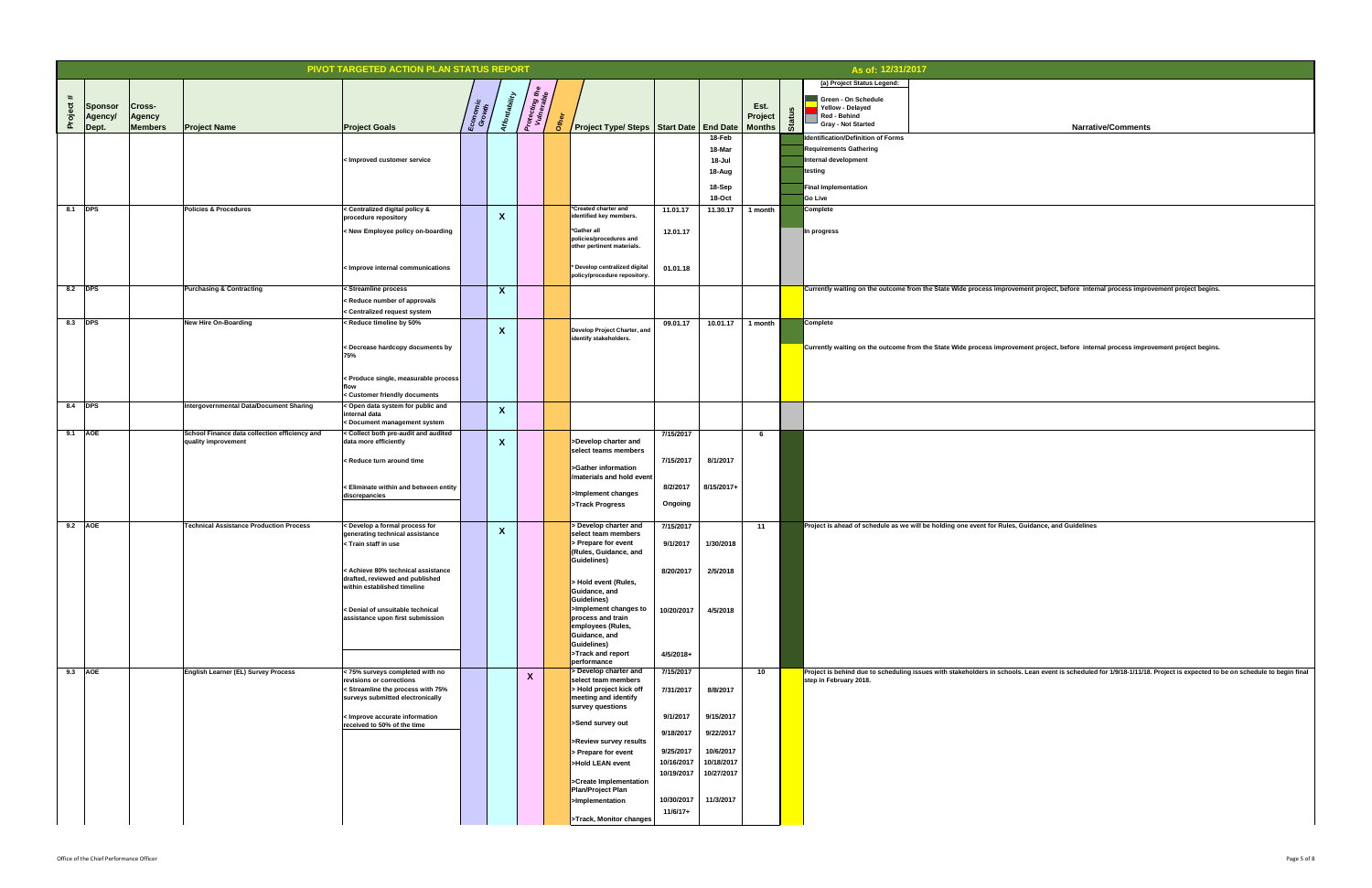# **Narrative/Comments** lead to confirm scope and necessary resources to manage the project in an achievable way. **This is a standard representing an improvement, and standardize practice across the Agency in** identification of a project team has commenced but will not formalize until project facilitation ect. Following resource determination, AHS will formally assemble the project team, map rrent process and recommend improvements to process that can be scaled across AHS. Phase ed current process, eliminated waste, and developed recommendations for improvement to HA leadership, AHS will work with other departments to map process against the DVHA .<br>Plan goals that will bring clarity to business need. This project is subject to change as AHS **primity for achieving goals related to ensuring increased utilization of lower/appropriate levels** lients across program, service type, and provider.

|                 |                                  |                                |                                                   | PIVOT TARGETED ACTION PLAN STATUS REPORT                                                                                                                                                                                                                                                                                                                                                                                                                                                                                                                                                                                                                                                                               |                    |                      |                              |      |                                                                                                                                                                                                                                                                                                                                                                                                                                                     |            |            |                 |               | As of: 12/31/2017                                                                                                                                                                                                                                                          |
|-----------------|----------------------------------|--------------------------------|---------------------------------------------------|------------------------------------------------------------------------------------------------------------------------------------------------------------------------------------------------------------------------------------------------------------------------------------------------------------------------------------------------------------------------------------------------------------------------------------------------------------------------------------------------------------------------------------------------------------------------------------------------------------------------------------------------------------------------------------------------------------------------|--------------------|----------------------|------------------------------|------|-----------------------------------------------------------------------------------------------------------------------------------------------------------------------------------------------------------------------------------------------------------------------------------------------------------------------------------------------------------------------------------------------------------------------------------------------------|------------|------------|-----------------|---------------|----------------------------------------------------------------------------------------------------------------------------------------------------------------------------------------------------------------------------------------------------------------------------|
|                 |                                  |                                |                                                   |                                                                                                                                                                                                                                                                                                                                                                                                                                                                                                                                                                                                                                                                                                                        |                    |                      |                              |      |                                                                                                                                                                                                                                                                                                                                                                                                                                                     |            |            |                 |               | (a) Project Status Legend:                                                                                                                                                                                                                                                 |
| $\#$<br>Project | <b>Sponsor</b><br><b>Agency/</b> | <b>Cross-</b><br><b>Agency</b> |                                                   |                                                                                                                                                                                                                                                                                                                                                                                                                                                                                                                                                                                                                                                                                                                        | Economic<br>Growth | <b>Affordability</b> | Protecting the<br>Vulnerable | Othe |                                                                                                                                                                                                                                                                                                                                                                                                                                                     |            |            | Est.<br>Project | <b>Status</b> | <b>Green - On Schedule</b><br><b>Yellow - Delayed</b><br><b>Red - Behind</b><br><b>Gray - Not Started</b>                                                                                                                                                                  |
| 10.1 $ AHS$     | Dept.                            | <b>Members</b>                 | <b>Project Name</b><br><b>Universal Screening</b> | <b>Project Goals</b><br>< Understanding/framework for                                                                                                                                                                                                                                                                                                                                                                                                                                                                                                                                                                                                                                                                  |                    |                      |                              |      | Project Type/ Steps   Start Date   End Date   Months  <br>>Agency wide project                                                                                                                                                                                                                                                                                                                                                                      |            |            |                 |               | Project is on hold while AHS considers projects associated with Strategic                                                                                                                                                                                                  |
|                 |                                  |                                |                                                   | assessing needs and risks at entry<br>and exit                                                                                                                                                                                                                                                                                                                                                                                                                                                                                                                                                                                                                                                                         |                    | $\boldsymbol{X}$     | X                            |      | >Assess current<br>screening tools and<br>processes.                                                                                                                                                                                                                                                                                                                                                                                                |            |            |                 |               | staff works with leadership to identify highest areas of leverage and oppor<br>of care ND efficient business practice related to screening and referring cli                                                                                                               |
|                 |                                  |                                |                                                   | < Measure and monitor assessing<br>screening practice                                                                                                                                                                                                                                                                                                                                                                                                                                                                                                                                                                                                                                                                  |                    |                      |                              |      | >Assess how current<br>screening processes and<br>results are measured<br>and monitored                                                                                                                                                                                                                                                                                                                                                             |            |            |                 |               |                                                                                                                                                                                                                                                                            |
|                 |                                  |                                |                                                   | < Screening should lead to: earlier<br>intervention; increased utilization of<br>lower levels of care; increased % of<br>referrals to assessment; decreased<br>utilization of higher levels of care                                                                                                                                                                                                                                                                                                                                                                                                                                                                                                                    |                    |                      |                              |      | >Analyze screening<br>processes against a<br>standard                                                                                                                                                                                                                                                                                                                                                                                               | <b>TBD</b> | <b>TBD</b> | 6mo-1 yr.       |               |                                                                                                                                                                                                                                                                            |
|                 |                                  |                                |                                                   | < Holistic understanding of clients"<br>needs<br>< Identify gaps in service system                                                                                                                                                                                                                                                                                                                                                                                                                                                                                                                                                                                                                                     |                    |                      |                              |      | >Develop<br>implementation and<br>monitoring plan for<br>changes in practice                                                                                                                                                                                                                                                                                                                                                                        |            |            |                 |               |                                                                                                                                                                                                                                                                            |
| 10.2 $ AHS$     |                                  |                                | <b>Grants Management</b>                          | $\vert$ < $\bullet$ Clear and traceable strategy                                                                                                                                                                                                                                                                                                                                                                                                                                                                                                                                                                                                                                                                       |                    |                      |                              |      |                                                                                                                                                                                                                                                                                                                                                                                                                                                     |            |            |                 |               | PIVOT Lead continues to hold meetings with project sponsor and project I                                                                                                                                                                                                   |
|                 |                                  |                                |                                                   | aligning grants to intended outcomes<br>< Consolidate grants to individual<br>providers to reduce administrative<br>burden                                                                                                                                                                                                                                                                                                                                                                                                                                                                                                                                                                                             | $\mathsf{X}$       | $\mathbf{X}$         | $\mathbf{X}$                 |      | >Agency wide project<br>>Assemble agency wide<br>project team                                                                                                                                                                                                                                                                                                                                                                                       | Feb-18     | <b>TBD</b> | <b>TBD</b>      |               | This is an agency-wide project that will document current process against<br>preparation for exploring an electronic grants management system. The i<br>resources are secured, which are TBD and potentially a risk for this projec<br>timeline, and develop a charter(s). |
|                 |                                  |                                |                                                   | < • Expectations for like-services and<br>performance measures are consistent                                                                                                                                                                                                                                                                                                                                                                                                                                                                                                                                                                                                                                          |                    |                      |                              |      | >Determine scope of<br>project and timeline                                                                                                                                                                                                                                                                                                                                                                                                         |            |            |                 |               |                                                                                                                                                                                                                                                                            |
|                 |                                  |                                |                                                   | < • Performance measure data,<br>outcomes and quality reported in a<br>consistent format with improved<br>monitoring                                                                                                                                                                                                                                                                                                                                                                                                                                                                                                                                                                                                   |                    |                      |                              |      |                                                                                                                                                                                                                                                                                                                                                                                                                                                     |            |            |                 |               |                                                                                                                                                                                                                                                                            |
|                 | 10.3 $AB$                        |                                | <b>Contracts &amp; Procurement</b>                | <rfps ahs="" for<="" reflect="" strategy="" td=""><td></td><td></td><td></td><td></td><td>&gt;Assess current<br/>processes associated<br/>with managing grants<br/>&gt; Document current<br/>processes within scope<br/>&gt; Compare processes to<br/>a standard and to other<br/>agencies/departments in<br/><b>SOV</b><br/>&gt; Develop<br/>recommendations to<br/>improve process<br/>&gt;Compare to electronic<br/>grants management<br/>system owned by SOV<br/>&gt;Develop<br/>implementation and<br/>communication plans for<br/>new processes and<br/>procurement strategy</td><td></td><td></td><td></td><td></td><td>Project is on track. This is an agency-wide project that will document curr</td></rfps> |                    |                      |                              |      | >Assess current<br>processes associated<br>with managing grants<br>> Document current<br>processes within scope<br>> Compare processes to<br>a standard and to other<br>agencies/departments in<br><b>SOV</b><br>> Develop<br>recommendations to<br>improve process<br>>Compare to electronic<br>grants management<br>system owned by SOV<br>>Develop<br>implementation and<br>communication plans for<br>new processes and<br>procurement strategy |            |            |                 |               | Project is on track. This is an agency-wide project that will document curr                                                                                                                                                                                                |
|                 |                                  |                                |                                                   | improving outcomes<br>< Clear deliverables in RFP that can<br>be measured                                                                                                                                                                                                                                                                                                                                                                                                                                                                                                                                                                                                                                              | X                  | $\mathbf{X}$         | $\boldsymbol{X}$             |      | >Agency wide project<br>>Assess current                                                                                                                                                                                                                                                                                                                                                                                                             |            |            |                 |               | 1 of the project is on track to be completed by 1/19, which has documented<br>process in DVHA. When recommendations have been considered by DVH/<br>improvement and consider standard improvements to scale from there.                                                    |
|                 |                                  |                                |                                                   |                                                                                                                                                                                                                                                                                                                                                                                                                                                                                                                                                                                                                                                                                                                        |                    |                      |                              |      | processes associated<br>with managing contracts<br>through to execution<br>(phases by Department)<br>> Document current<br>processes within scope<br>>Develop<br>recommendations for<br>improvements in<br>process<br>$\geq$<br>Compare processes to a<br>standard in order to                                                                                                                                                                      |            |            |                 |               |                                                                                                                                                                                                                                                                            |
|                 |                                  |                                |                                                   | < Subject matter expertise about<br>service to be procured engaged in<br><b>RFP</b> development<br>< Clear points of accountability for<br>reviewing & approval of RFP and<br>contract procurement                                                                                                                                                                                                                                                                                                                                                                                                                                                                                                                     |                    |                      |                              |      | move into assessment of  <br>other AHS departments                                                                                                                                                                                                                                                                                                                                                                                                  |            |            |                 |               |                                                                                                                                                                                                                                                                            |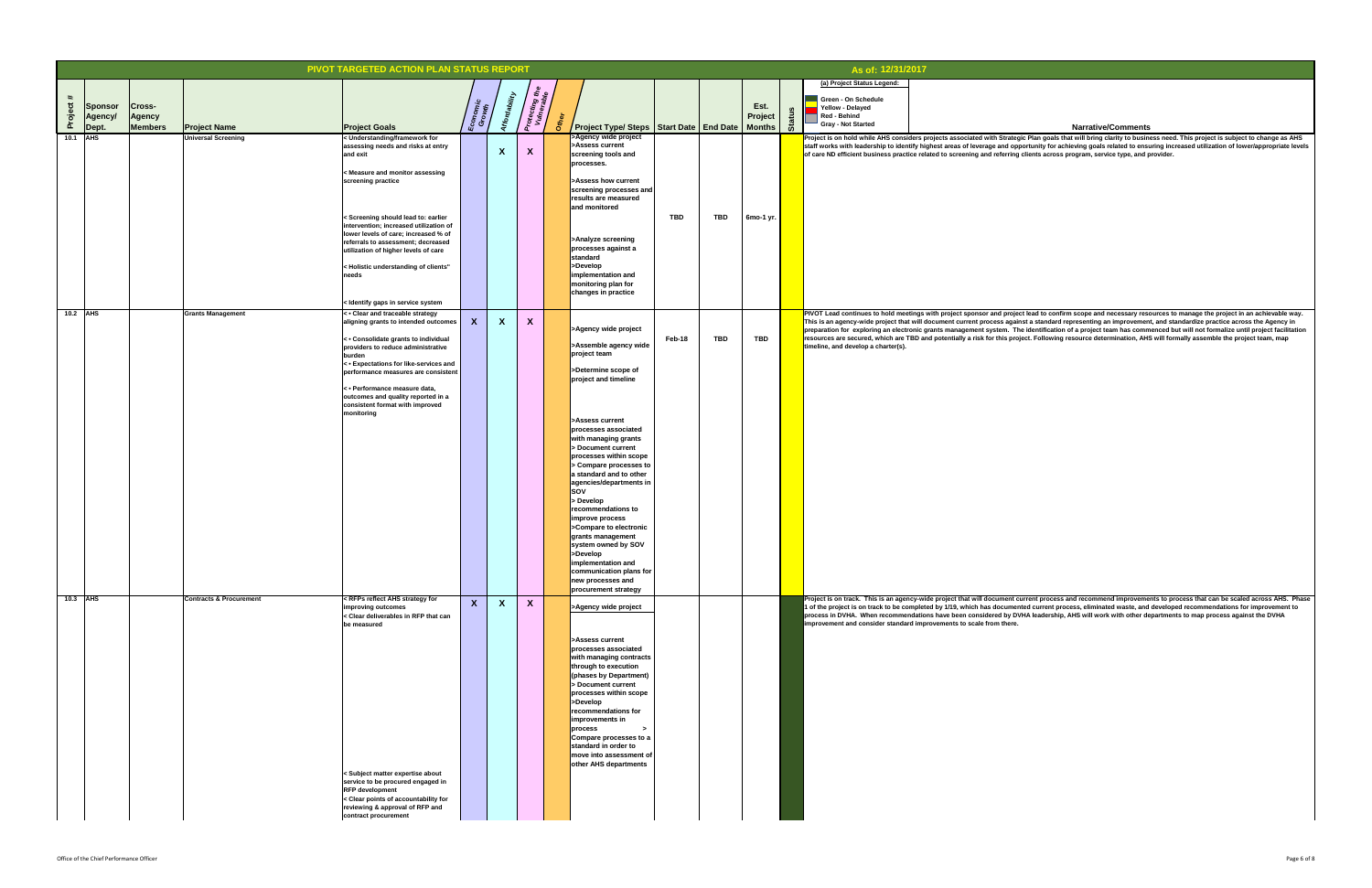|       |                           |                  |                                                                                  | PIVOT TARGETED ACTION PLAN STATUS REPORT                                                                                                                                                                                            |                           |                                                     |                                                                                                                                                                                                                |            |                                      |                                                |    | As of: 12/31/2017                                |                                                                                                                                                                                                                                                                                                                                                                                                                                     |
|-------|---------------------------|------------------|----------------------------------------------------------------------------------|-------------------------------------------------------------------------------------------------------------------------------------------------------------------------------------------------------------------------------------|---------------------------|-----------------------------------------------------|----------------------------------------------------------------------------------------------------------------------------------------------------------------------------------------------------------------|------------|--------------------------------------|------------------------------------------------|----|--------------------------------------------------|-------------------------------------------------------------------------------------------------------------------------------------------------------------------------------------------------------------------------------------------------------------------------------------------------------------------------------------------------------------------------------------------------------------------------------------|
|       |                           |                  |                                                                                  |                                                                                                                                                                                                                                     |                           |                                                     |                                                                                                                                                                                                                |            |                                      |                                                |    | (a) Project Status Legend:                       |                                                                                                                                                                                                                                                                                                                                                                                                                                     |
| #     |                           |                  |                                                                                  |                                                                                                                                                                                                                                     |                           | 2 T<br>ή.<br>ting<br><sup>Srabl</sup>               |                                                                                                                                                                                                                |            |                                      |                                                |    | <b>Green - On Schedule</b>                       |                                                                                                                                                                                                                                                                                                                                                                                                                                     |
|       | Sponsor<br>Agency         | Cross-<br>Agency |                                                                                  |                                                                                                                                                                                                                                     | Economic<br>Growth        |                                                     |                                                                                                                                                                                                                |            |                                      | Est.<br><b>Project</b>                         |    | <b>Yellow - Delayed</b><br><b>Red - Behind</b>   |                                                                                                                                                                                                                                                                                                                                                                                                                                     |
|       | Dept.                     | <b>Members</b>   | <b>Project Name</b>                                                              | <b>Project Goals</b>                                                                                                                                                                                                                |                           | Protec<br>Vuln                                      | Project Type/ Steps   Start Date   End Date   Months                                                                                                                                                           |            |                                      |                                                | က် | <b>Gray - Not Started</b>                        | <b>Narrative/Comments</b>                                                                                                                                                                                                                                                                                                                                                                                                           |
|       |                           |                  |                                                                                  | < Streamline process, clear functions,<br>and roles for approval of contracts                                                                                                                                                       |                           |                                                     |                                                                                                                                                                                                                |            |                                      |                                                |    |                                                  |                                                                                                                                                                                                                                                                                                                                                                                                                                     |
|       | 11.1 PSD                  |                  | <b>Communication Planning</b>                                                    | < Develop communication plan                                                                                                                                                                                                        |                           | $\mathbf{v}$<br>$\lambda$<br>$\boldsymbol{\Lambda}$ | < Set objectives, provide<br>tools and tactics, define<br>impact and track<br>performance                                                                                                                      | 8/1/2017   | 1/1/2018,<br>revised to<br>8/31/2018 | 5 originally,<br>revised to<br>12 <sup>1</sup> |    |                                                  | Goal was too broad and too bold for timeline. Team has established smaller project goals, see three mini projects.                                                                                                                                                                                                                                                                                                                  |
|       |                           |                  |                                                                                  | < Improve transparency and public<br>engagement                                                                                                                                                                                     |                           |                                                     |                                                                                                                                                                                                                |            |                                      |                                                |    |                                                  |                                                                                                                                                                                                                                                                                                                                                                                                                                     |
|       | $\vert$ 11.11 $\vert$ PSD |                  | Mini project 1, Messaging for external audiences Improve transparency & public   | engagement                                                                                                                                                                                                                          |                           | X                                                   | <b>Engage across</b><br><b>Department Division's to</b><br>ensure consistent<br>accurate messaging, train<br>re strategic goals                                                                                | 11/1/2017  | 1/1/2018                             | $\boldsymbol{\mathcal{P}}$                     |    |                                                  | Training provided to workgroup about the Department's strategic goals. Messaging practiced. Stakeholders and initial outreach identified.                                                                                                                                                                                                                                                                                           |
|       | 11.12 PSD                 |                  | Mini project 2, Plan for consumer/utility outreach Improve transparency & public |                                                                                                                                                                                                                                     |                           |                                                     |                                                                                                                                                                                                                | 10/1/2017  | 2/1/2018                             | $\mathbf 4$                                    |    |                                                  |                                                                                                                                                                                                                                                                                                                                                                                                                                     |
|       |                           |                  |                                                                                  | engagement                                                                                                                                                                                                                          |                           | $\overline{X}$<br>$\boldsymbol{\Lambda}$            | <b>Establish outreach</b><br>objectives and workplan                                                                                                                                                           |            |                                      |                                                |    | Workplan drafted, final updates pending.         |                                                                                                                                                                                                                                                                                                                                                                                                                                     |
| 11.13 |                           |                  |                                                                                  | Mini project 3, Website Improve transparency & public<br>engagement, improve website flow and<br>utility                                                                                                                            | $\mathbf{v}$<br>$\Lambda$ | X                                                   | <b>Review all content and</b><br>update. Identify<br>bottlenecks and waste.<br>Create guidance &<br>policies. Train, implement.                                                                                | 7/1/2017   | 8/31/2018                            | 12 <sup>12</sup>                               |    |                                                  | Process and timeline to review content established. Policies under development.                                                                                                                                                                                                                                                                                                                                                     |
|       | 11.20 $ $ PSD             |                  | Docket & Petition Work Flow                                                      | < Create metrics to gauge performance<br>< Develop well-though out process map<br>& define roles<br>< Ensure resources devoted align with<br>importance of dockets (example: how<br>, much rate payer money is on the line,<br>etc. |                           |                                                     | Plan, define performance<br>metrics, map current<br>process, research & define<br>each major type of work<br>activity in overall process,<br>map process<br>improvements, develop<br>new process guide, train, | 10/1/2017  | 9/30/2018                            | 12                                             |    |                                                  | Goal was too broad and too bold for timeline. Team has focused on one initial piece of the workflow (see Phase 1).                                                                                                                                                                                                                                                                                                                  |
|       | $\parallel$ 11.21 PSD     |                  |                                                                                  | <b>Phase 1, Case Initiation</b> Increase efficiency and meet internal<br>quality control and time standards                                                                                                                         | $\overline{\mathbf{v}}$   |                                                     | implement, monitor.<br><b>Map current process,</b><br>define<br>roles/responsibilities,<br><b>didentify waste, optimize</b>                                                                                    | 11/1/2017  | 12/4/2017                            |                                                |    |                                                  | Case Initiation Process LEAN up results in estimated savings of 12 to 16 hours staff time monthly and meets internal quality control and tir                                                                                                                                                                                                                                                                                        |
|       | 11.3 PSD                  |                  | <b>Annual Report Tax Process</b>                                                 | < Improving staff time efficiency and                                                                                                                                                                                               |                           |                                                     | staff time by training/use<br>of database to reduce<br>waste. Map new process.<br>*Outline the current                                                                                                         | 7/30/2017  | revised to  originally 5,            |                                                |    |                                                  | The current process is drafted and under review by the Finance & Economics and Administrative Divisions for effectiveness and efficiency                                                                                                                                                                                                                                                                                            |
|       |                           |                  |                                                                                  | elimination of duplicated effort<br>< better use of technology (ePSD) to<br>provide immediate visibility for timing of<br>receipt of payments.<br>s generate better reporting to be used in                                         | X                         |                                                     | process flow, establish<br>baseline data. define<br>*Complete web interface to<br>accept annual reports<br>electronically.                                                                                     |            | 7/31/2018                            | now 12                                         |    | process steps eliminated                         | the implementation of the new ePSD Annual Reports software module will impact processes for both Divisions has added more complexit<br>workgroup is now working on which steps in the current process will be replaced with activities that can be performed by the new softwai<br>$\vert$ information collected via the software module. Benefits are already being realized because resources assigned to the process have been r |
|       |                           |                  |                                                                                  | projecting trends and forecasting budgets                                                                                                                                                                                           |                           |                                                     | *Implement and monitor<br>performance.                                                                                                                                                                         |            |                                      |                                                |    |                                                  |                                                                                                                                                                                                                                                                                                                                                                                                                                     |
|       | 12.1 <b>DFR</b>           |                  | <b>Accounts Payable</b>                                                          | < Eliminate Audit findings and<br>customer complaints                                                                                                                                                                               |                           | $\boldsymbol{\Lambda}$                              | *Business Manager<br>performs audit on AP<br>voucher backup in files                                                                                                                                           | 11/6/2017  | 11/11/2017                           | 1 week                                         |    | <b>Completed</b>                                 |                                                                                                                                                                                                                                                                                                                                                                                                                                     |
|       |                           |                  |                                                                                  | < Eliminate misdirected payments                                                                                                                                                                                                    |                           |                                                     | *Meet with appropriate<br>Staff to review audit and<br>dentify improvements                                                                                                                                    | 11/17/2017 | 11/17/2017                           | 1 day                                          |    | <b>Completed</b>                                 |                                                                                                                                                                                                                                                                                                                                                                                                                                     |
|       |                           |                  |                                                                                  | < Develop process to meet 3-day<br>process time goal                                                                                                                                                                                |                           |                                                     | *Update procedures                                                                                                                                                                                             | 11/17/2017 |                                      |                                                |    | In process                                       |                                                                                                                                                                                                                                                                                                                                                                                                                                     |
|       | 12.2 $ $ DFR              |                  | <b>Travel Expense Reimbursement</b>                                              | < Employees do not follow Bulletin                                                                                                                                                                                                  |                           |                                                     |                                                                                                                                                                                                                | 12/1/2017  |                                      | 2weeks                                         |    | In progress, but delayed due to other priorities |                                                                                                                                                                                                                                                                                                                                                                                                                                     |
|       |                           |                  |                                                                                  | $3.4$ policies                                                                                                                                                                                                                      |                           | $\boldsymbol{\Lambda}$                              | <b>*Review all pertinent</b><br>policies and procedures                                                                                                                                                        |            |                                      |                                                |    |                                                  |                                                                                                                                                                                                                                                                                                                                                                                                                                     |
|       |                           |                  |                                                                                  | < Reduce administrative support<br>needed                                                                                                                                                                                           |                           |                                                     | <sup>*</sup> Create work group<br> including business office                                                                                                                                                   |            |                                      | 1 week                                         |    |                                                  |                                                                                                                                                                                                                                                                                                                                                                                                                                     |
|       |                           |                  |                                                                                  | < Develop training policy for existing<br>and new employees                                                                                                                                                                         |                           |                                                     | and staff who travel<br>*Develop training                                                                                                                                                                      |            |                                      | 1 month                                        |    |                                                  |                                                                                                                                                                                                                                                                                                                                                                                                                                     |
|       | 12.3 <b>DFR</b>           |                  | <b>Insurance Producer Licensing</b>                                              | < Review existing process to<br>determine improvements                                                                                                                                                                              |                           | $\boldsymbol{\Lambda}$                              | *New staff to familiarize<br>themselves with current<br>procedures                                                                                                                                             | 10/1/2017  | 10/30/2017                           | 1 month                                        |    | <b>Completed</b>                                 |                                                                                                                                                                                                                                                                                                                                                                                                                                     |
|       |                           |                  |                                                                                  | <l be="" need="" nexperienced="" part<br="" staff="" to="">of process improvement</l>                                                                                                                                               |                           |                                                     | *Coordinate with outside<br>parties to discuss<br>possible efficiencies                                                                                                                                        | 11/1/2017  |                                      | 1 month                                        |    |                                                  | In progress, but delayed due to staff tacking another position in the department                                                                                                                                                                                                                                                                                                                                                    |
|       | 13.1 $\vert$ DLC          |                  | Point of Delivery Scan-Gun Project                                               | < Establish policy and procedure for<br>delivered inventory cheche-in                                                                                                                                                               | $\mathbf{X}$              |                                                     |                                                                                                                                                                                                                | 4/1/2016   | 4/1/2017                             | 12 months $\vert$                              |    |                                                  | Although behind the original schedule, this project is nearly complete. The scan guns are in hand and are working. We are continuing to v<br>few remaining items finalized. We expect these final items to be wrapped up shortly but are using the guns now. The major delay in getting                                                                                                                                             |

| As of: 12/31/2017                                |                                                                                                                                                                                                                                                                                                                                |
|--------------------------------------------------|--------------------------------------------------------------------------------------------------------------------------------------------------------------------------------------------------------------------------------------------------------------------------------------------------------------------------------|
| (a) Project Status Legend:                       |                                                                                                                                                                                                                                                                                                                                |
| <b>Green - On Schedule</b>                       |                                                                                                                                                                                                                                                                                                                                |
| <b>Yellow - Delayed</b><br><b>Red - Behind</b>   |                                                                                                                                                                                                                                                                                                                                |
| <b>Gray - Not Started</b>                        | <b>Narrative/Comments</b>                                                                                                                                                                                                                                                                                                      |
|                                                  |                                                                                                                                                                                                                                                                                                                                |
|                                                  |                                                                                                                                                                                                                                                                                                                                |
|                                                  | Goal was too broad and too bold for timeline. Team has established smaller project goals, see three mini projects.                                                                                                                                                                                                             |
|                                                  |                                                                                                                                                                                                                                                                                                                                |
|                                                  |                                                                                                                                                                                                                                                                                                                                |
|                                                  |                                                                                                                                                                                                                                                                                                                                |
|                                                  | Training provided to workgroup about the Department's strategic goals. Messaging practiced. Stakeholders and initial outreach identified.                                                                                                                                                                                      |
|                                                  |                                                                                                                                                                                                                                                                                                                                |
|                                                  |                                                                                                                                                                                                                                                                                                                                |
|                                                  |                                                                                                                                                                                                                                                                                                                                |
| Workplan drafted, final updates pending.         | Process and timeline to review content established. Policies under development.                                                                                                                                                                                                                                                |
|                                                  |                                                                                                                                                                                                                                                                                                                                |
|                                                  |                                                                                                                                                                                                                                                                                                                                |
|                                                  |                                                                                                                                                                                                                                                                                                                                |
|                                                  | Goal was too broad and too bold for timeline. Team has focused on one initial piece of the workflow (see Phase 1).                                                                                                                                                                                                             |
|                                                  |                                                                                                                                                                                                                                                                                                                                |
|                                                  |                                                                                                                                                                                                                                                                                                                                |
|                                                  |                                                                                                                                                                                                                                                                                                                                |
|                                                  |                                                                                                                                                                                                                                                                                                                                |
|                                                  |                                                                                                                                                                                                                                                                                                                                |
|                                                  | Case Initiation Process LEAN up results in estimated savings of 12 to 16 hours staff time monthly and meets internal quality control and time standards                                                                                                                                                                        |
|                                                  |                                                                                                                                                                                                                                                                                                                                |
|                                                  |                                                                                                                                                                                                                                                                                                                                |
|                                                  |                                                                                                                                                                                                                                                                                                                                |
|                                                  | The current process is drafted and under review by the Finance & Economics and Administrative Divisions for effectiveness and efficiency. Planning to consider how                                                                                                                                                             |
|                                                  | the implementation of the new ePSD Annual Reports software module will impact processes for both Divisions has added more complexity to this project. The<br>workgroup is now working on which steps in the current process will be replaced with activities that can be performed by the new software and how to best use the |
| process steps eliminated.                        | information collected via the software module. Benefits are already being realized because resources assigned to the process have been realigned and redundant                                                                                                                                                                 |
|                                                  |                                                                                                                                                                                                                                                                                                                                |
|                                                  |                                                                                                                                                                                                                                                                                                                                |
|                                                  |                                                                                                                                                                                                                                                                                                                                |
|                                                  |                                                                                                                                                                                                                                                                                                                                |
| <b>Completed</b>                                 |                                                                                                                                                                                                                                                                                                                                |
|                                                  |                                                                                                                                                                                                                                                                                                                                |
| <b>Completed</b>                                 |                                                                                                                                                                                                                                                                                                                                |
|                                                  |                                                                                                                                                                                                                                                                                                                                |
|                                                  |                                                                                                                                                                                                                                                                                                                                |
| In process                                       |                                                                                                                                                                                                                                                                                                                                |
|                                                  |                                                                                                                                                                                                                                                                                                                                |
| In progress, but delayed due to other priorities |                                                                                                                                                                                                                                                                                                                                |
|                                                  |                                                                                                                                                                                                                                                                                                                                |
|                                                  |                                                                                                                                                                                                                                                                                                                                |
|                                                  |                                                                                                                                                                                                                                                                                                                                |
|                                                  |                                                                                                                                                                                                                                                                                                                                |
|                                                  |                                                                                                                                                                                                                                                                                                                                |
| <b>Completed</b>                                 |                                                                                                                                                                                                                                                                                                                                |
|                                                  |                                                                                                                                                                                                                                                                                                                                |
|                                                  |                                                                                                                                                                                                                                                                                                                                |
|                                                  | In progress, but delayed due to staff tacking another position in the department                                                                                                                                                                                                                                               |
|                                                  |                                                                                                                                                                                                                                                                                                                                |
|                                                  | Although behind the original schedule, this project is nearly complete. The scan guns are in hand and are working. We are continuing to work with the vendor to get a                                                                                                                                                          |
|                                                  | few remaining items finalized. We expect these final items to be wrapped up shortly but are using the guns now. The major delay in getting this project started was                                                                                                                                                            |